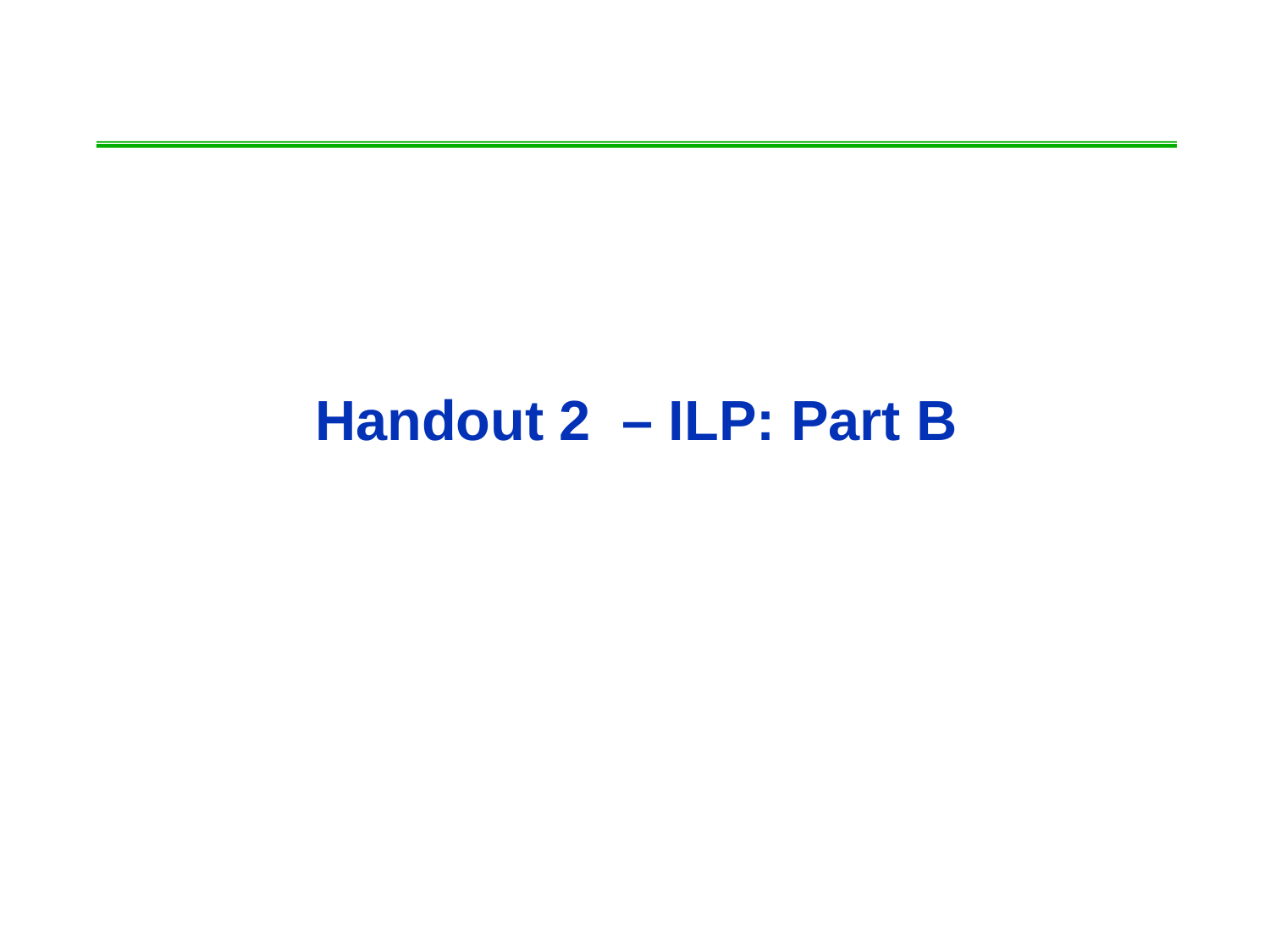## **Review from Last Time #1**

- **Leverage Implicit Parallelism for Performance: Instruction Level Parallelism**
- **Loop unrolling by compiler to increase ILP**
- **Branch prediction to increase ILP**
- **Dynamic HW exploiting ILP**
	- **Works when can't know dependence at compile time**
	- **Can hide L1 cache misses**
	- **Code for one machine runs well on another**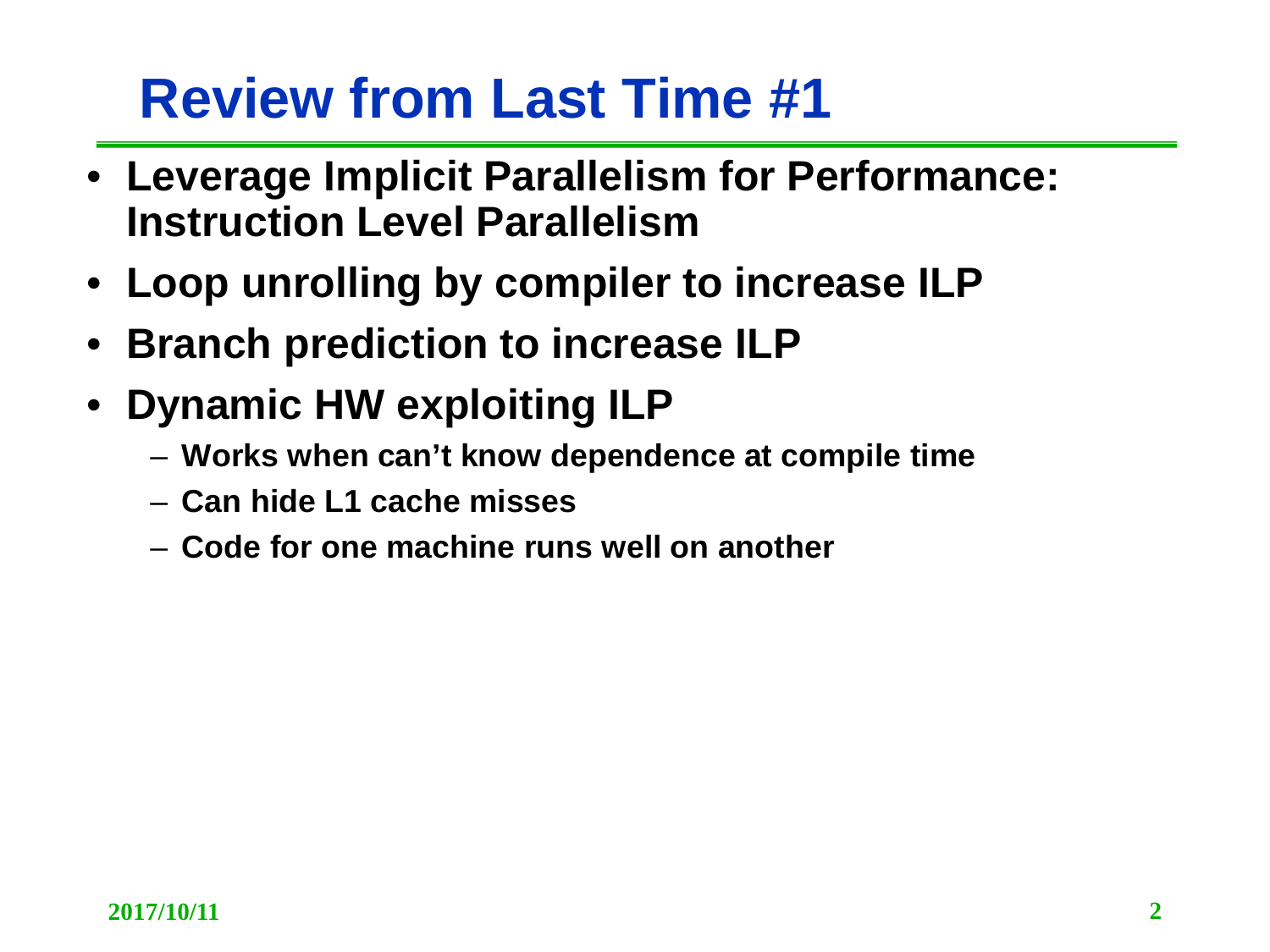# **Review from Last Time #2**

- **Reservations stations:** *renaming* **to larger set of registers + buffering source operands**
	- **Prevents registers as bottleneck**
	- **Avoids WAR, WAW hazards**
	- **Allows loop unrolling in HW**
- **Not limited to basic blocks (integer units gets ahead, beyond branches)**
- **Helps cache misses as well**
- **Lasting Contributions**
	- **Dynamic scheduling**
	- **Register renaming**
	- **Load/store disambiguation**
- **360/91 descendants are Pentium 4, Power 5, AMD Athlon/Opteron, …**

**2017/10/11 3**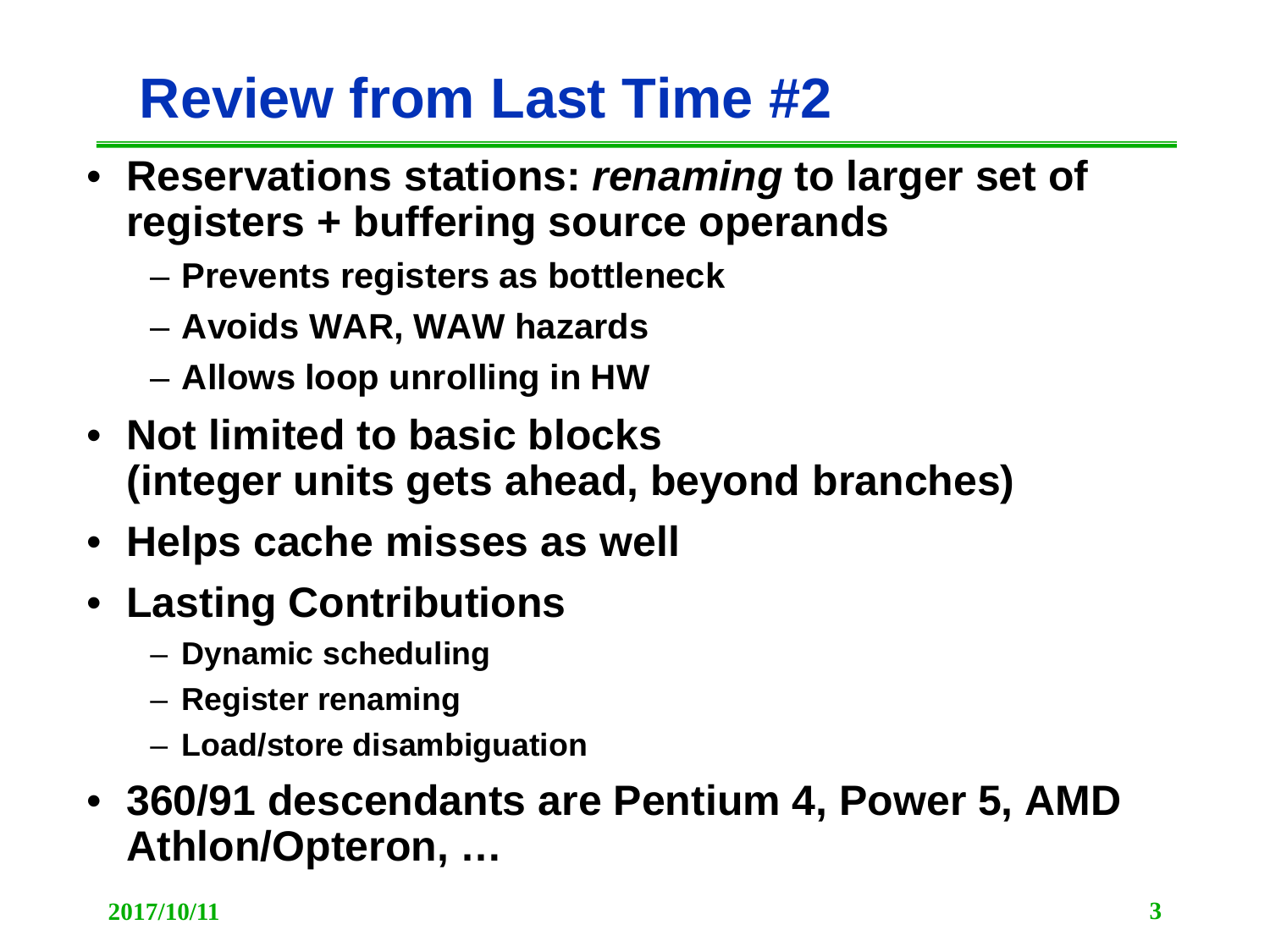#### **Outline**

- **ILP**
- **Speculation**
- **Speculative Tomasulo Example**
- **Exceptions**
- **Issue Window vs. Reorder Buffer**
- **Simultaneous Multi-threading**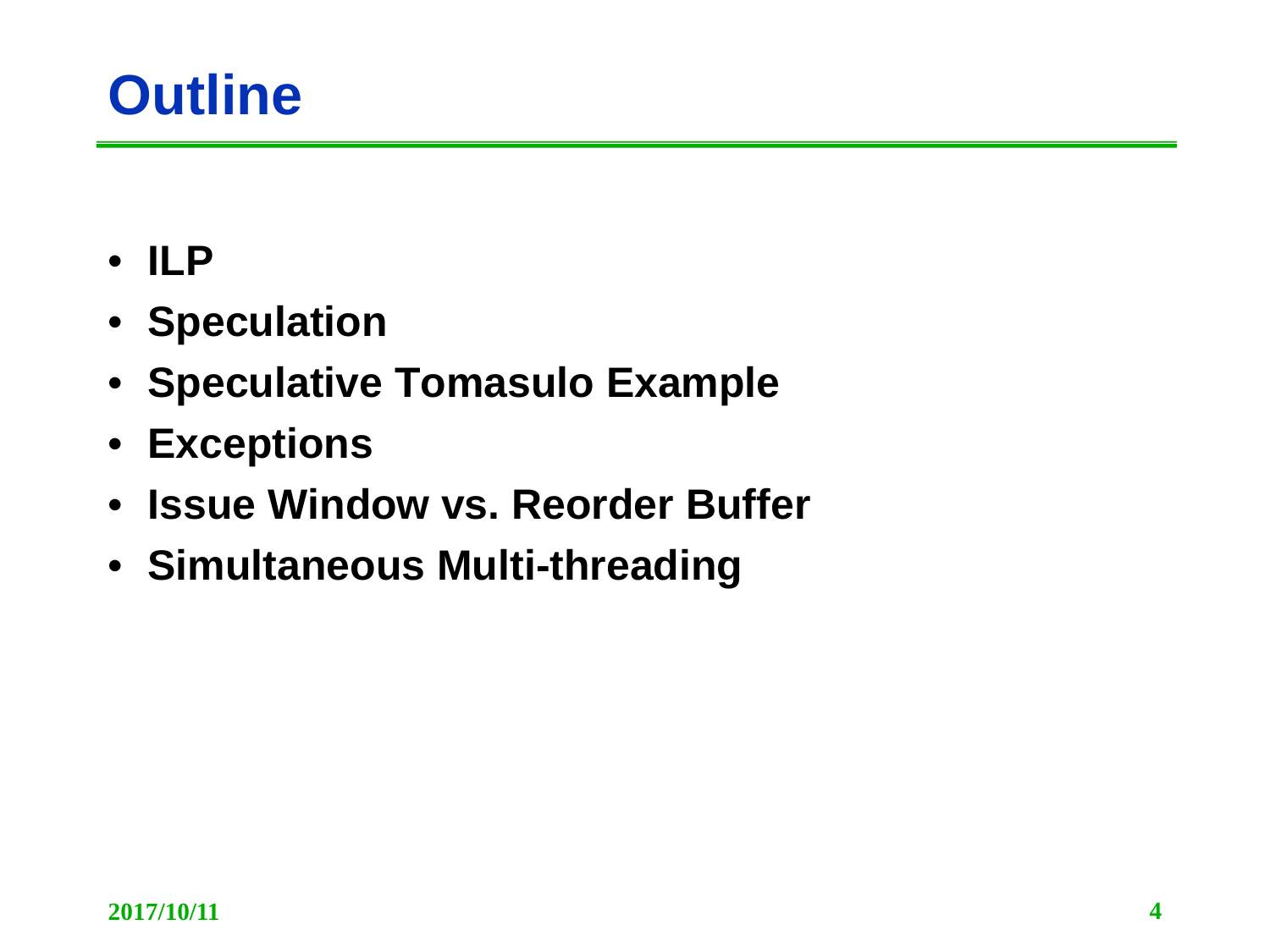## **Speculation to greater ILP**

- **Greater ILP: Overcome control dependence by hardware speculating on outcome of branches and executing program as if guesses were correct**
	- **Speculation** ⇒ **fetch, issue, and execute instructions as if branch predictions were always correct**
	- **Dynamic scheduling** ⇒ **deal with instruction scheduling**
- **Essentially a data flow execution model:**
	- **Operations execute as soon as their operands are available**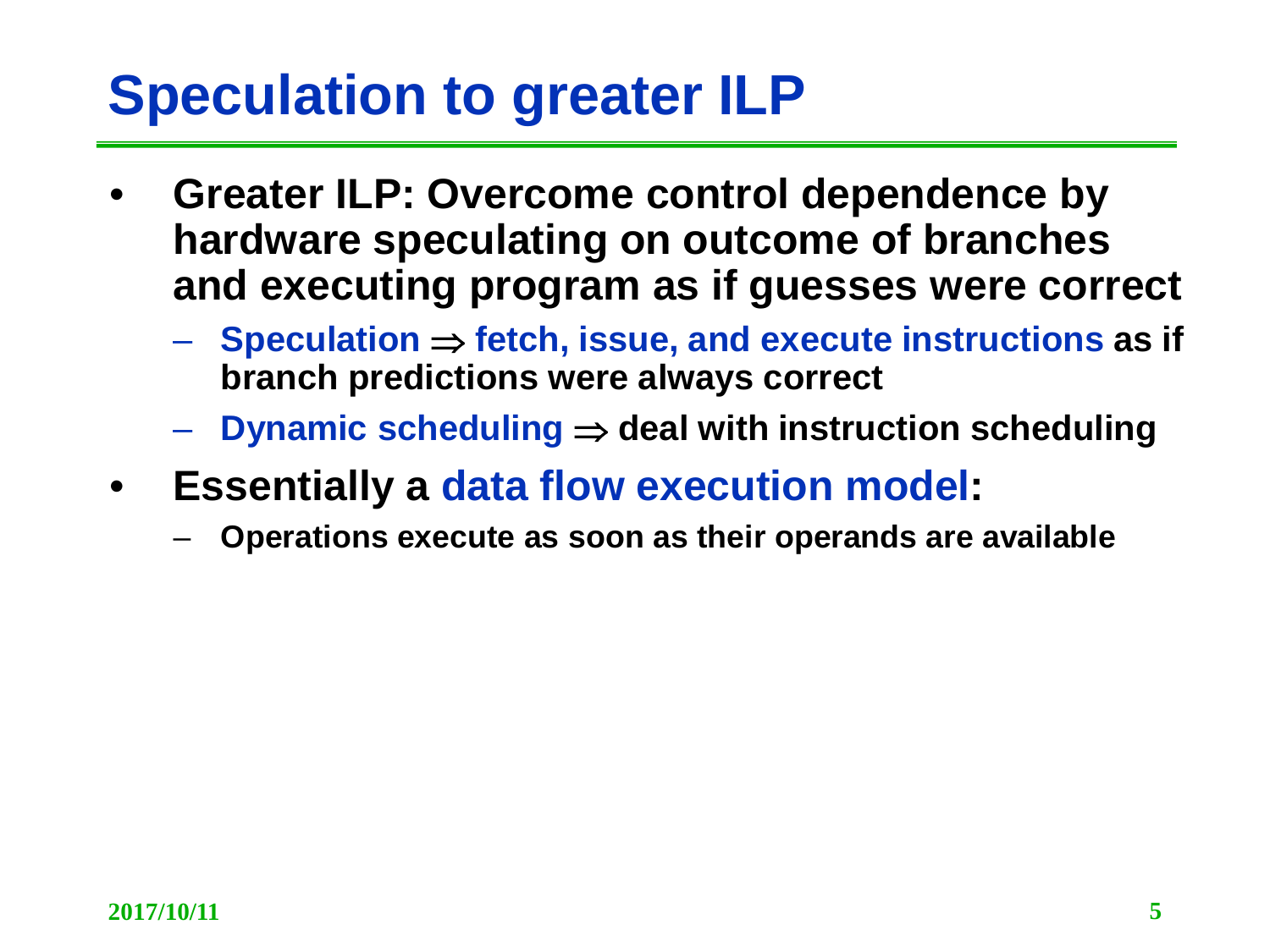## **Speculation to greater ILP**

- **3 components of HW-based speculation:**
- **1. Dynamic branch prediction to choose which instructions to execute**
- **2. Speculation to allow execution of instructions before control dependences are resolved + ability to undo effects of incorrectly speculated sequence**
- **3. Dynamic scheduling to deal with scheduling of different combinations of basic blocks**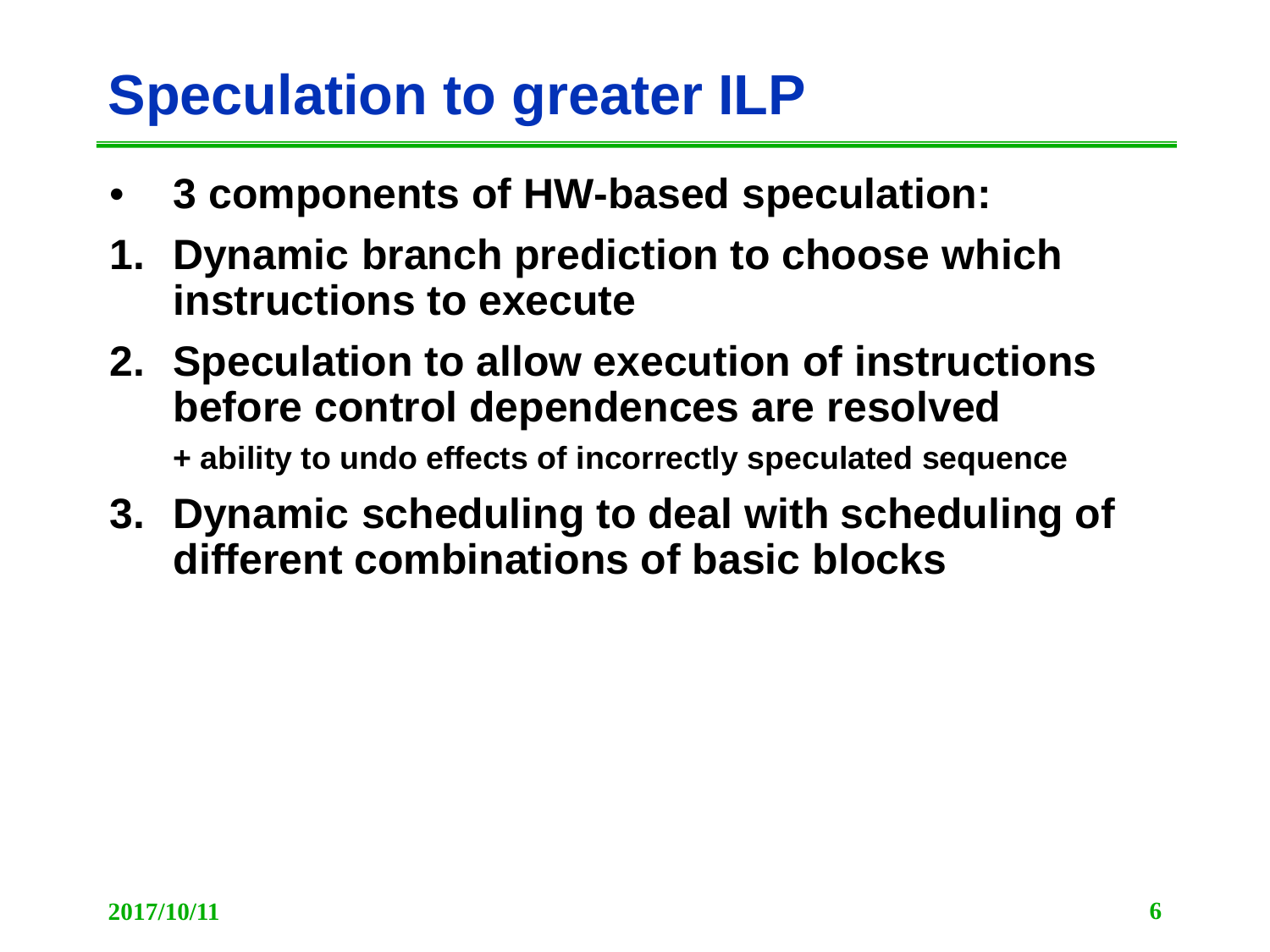# **Adding Speculation to Tomasulo**

- **Must separate execution from allowing instruction to finish or "commit"**
- **This additional step called instruction commit**
- **When an instruction is no longer speculative, allow it to update the register file or memory**
- **Requires additional set of buffers to hold results of instructions that have finished execution but have not committed**
- **This reorder buffer (ROB) is also used to pass results among instructions that may be speculated**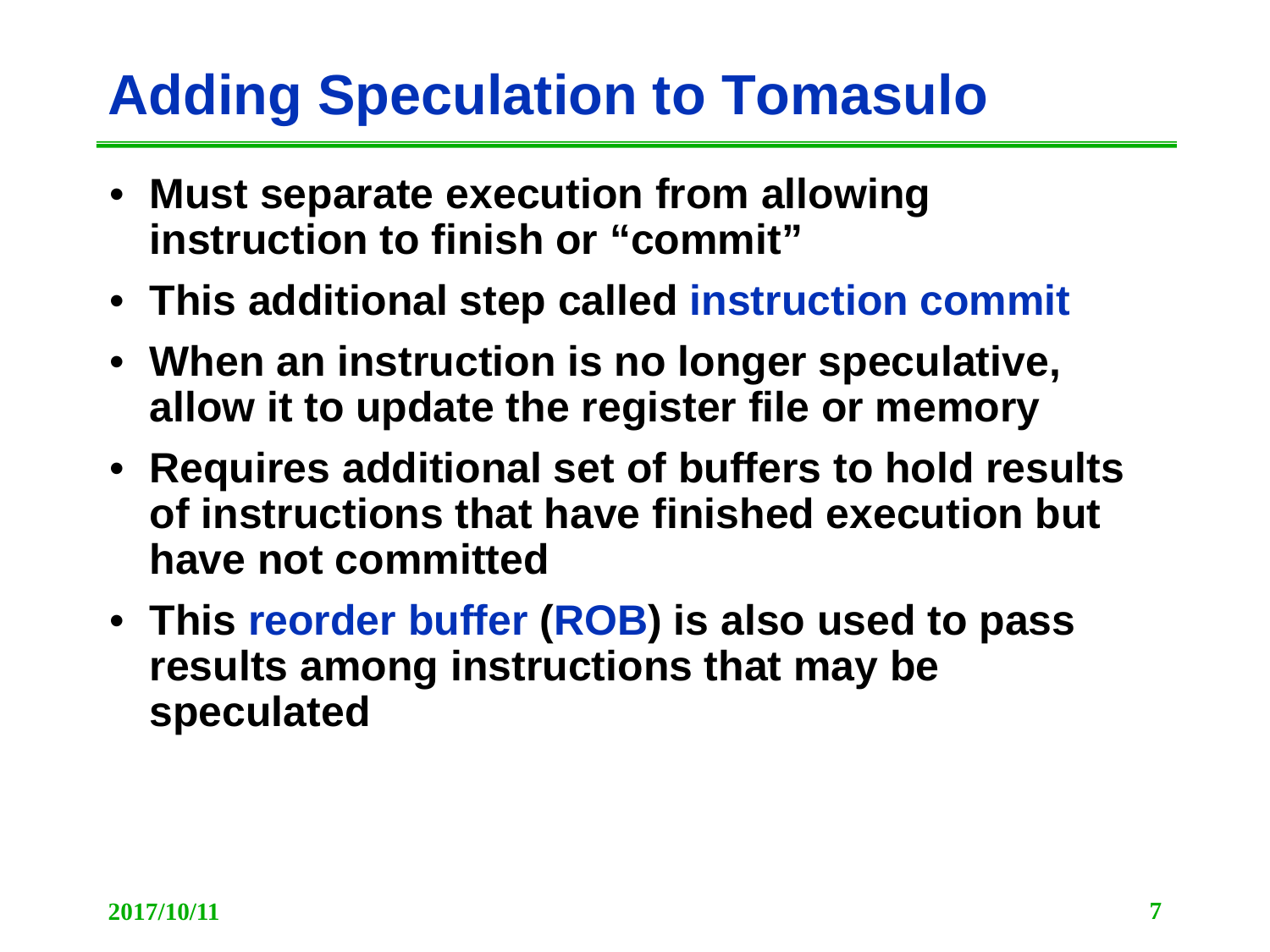# **Reorder Buffer (ROB)**

- **In Tomasulo's algorithm, once an instruction writes its result, any subsequently issued instructions will find result in the register file**
- **With speculation, the register file is not updated until the instruction commits** 
	- **(we know definitively that the instruction should execute)**
- **Thus, the ROB supplies operands in interval between completion of instruction execution and instruction commit**
	- **ROB is a source of operands for instructions, just as reservation stations (RS) provide operands in Tomasulo's algorithm**
	- **ROB extends architectured registers like RS**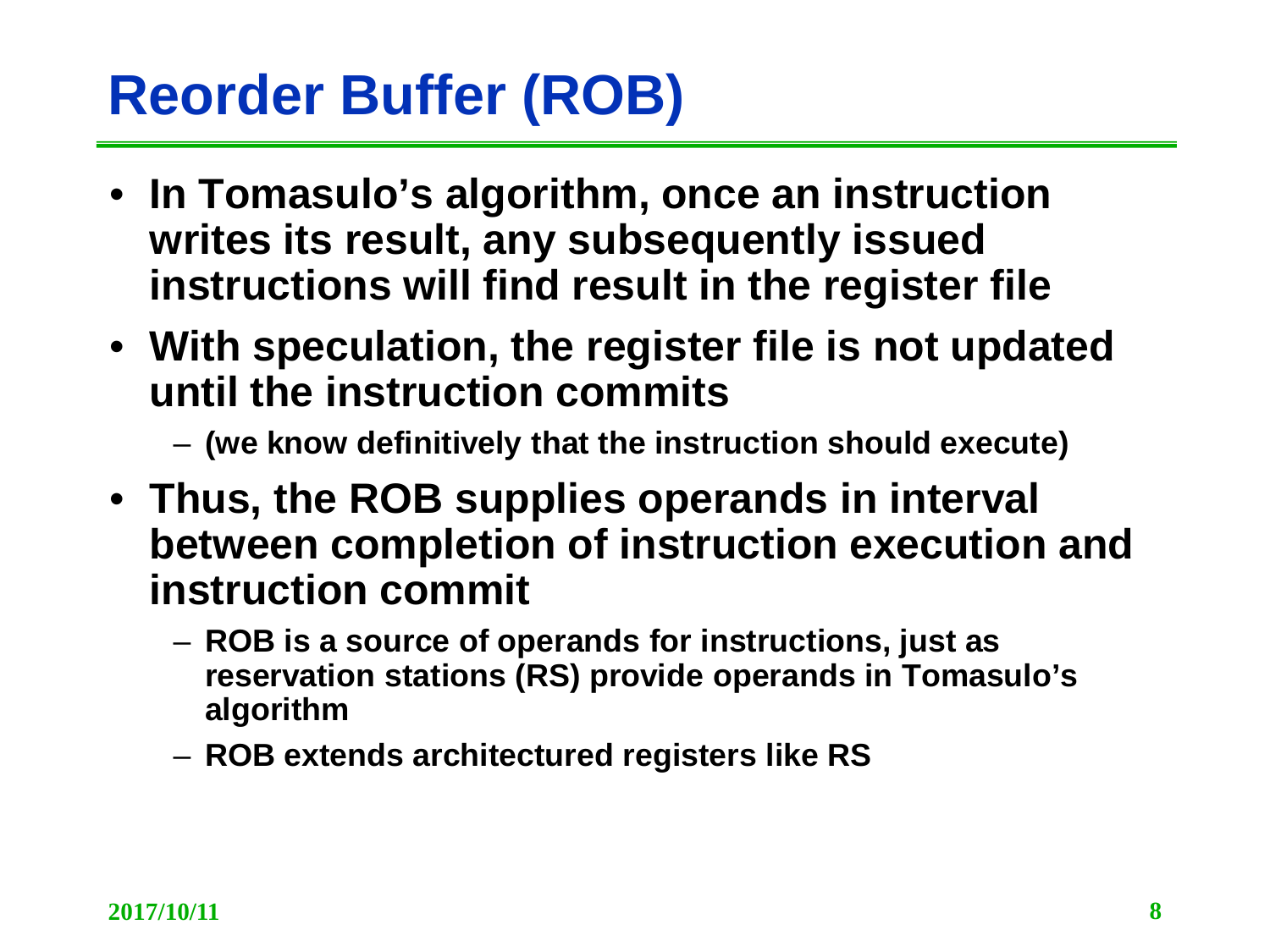# **Reorder Buffer Entry**

- **Each entry in the ROB contains four fields:**
- **1. Instruction type** 
	- **a branch (has no destination result), a store (has a memory address destination), or a register operation (ALU operation or load, which has register destinations)**

#### **2. Destination**

- **Register number (for loads and ALU operations) or memory address (for stores) where the instruction result should be written**
- **3. Value**
	- **Value of instruction result until the instruction commits**
- **4. Ready**
	- **Indicates that instruction has completed execution, and the value is ready**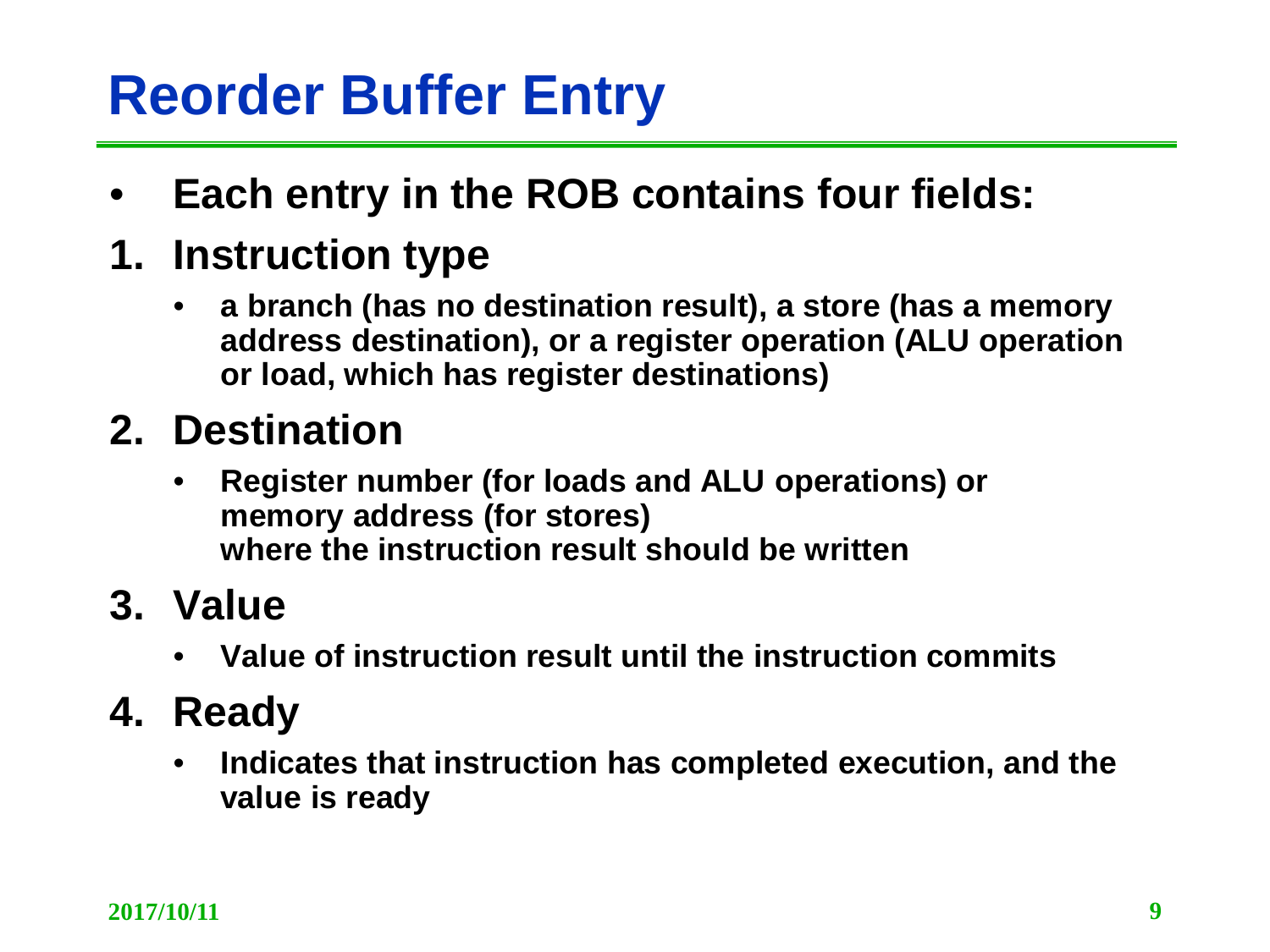## **Reorder Buffer operation**

- **Holds instructions in FIFO order, exactly as issued**
- **When instructions complete, results placed into ROB**
	- **Supplies operands to other instruction between execution complete & commit** ⇒ **more registers like RS**
	- **Tag results with ROB buffer number instead of reservation station**
- **Instructions commit** ⇒**values at head of ROB placed in registers**
- **As a result, easy to undo speculated instructions on mispredicted branches or on exceptions**

**Commit path**

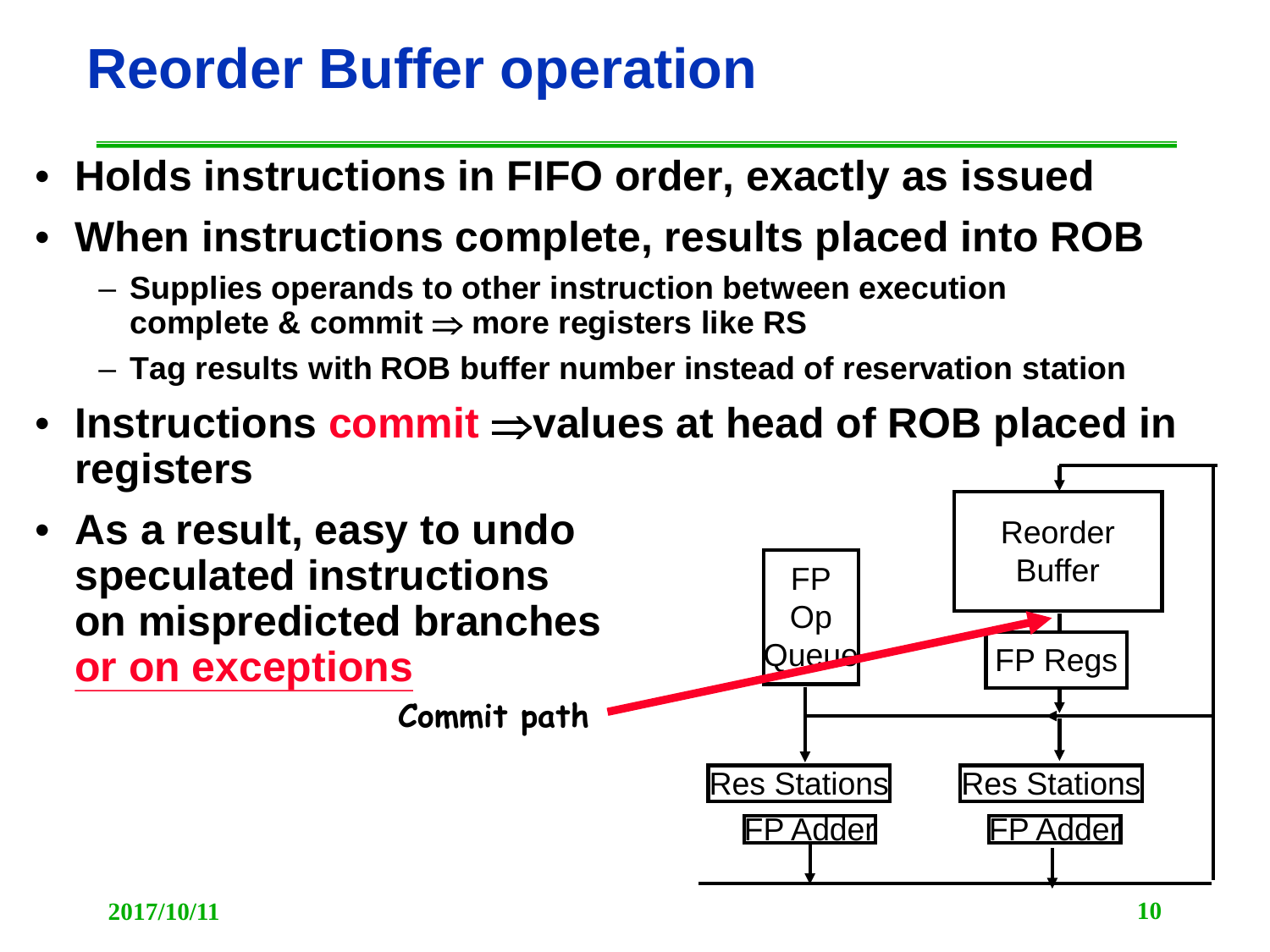#### **Recall: 4 Steps of Speculative Tomasulo Algorithm**

#### **1.Issue—get instruction from FP Op Queue**

**If reservation station and reorder buffer slot free, issue instr & send operands & reorder buffer no. for destination (this stage sometimes called "dispatch")**

#### **2.Execution—operate on operands (EX)**

**When both operands ready then execute; if not ready, watch CDB for result; when both in reservation station, execute; checks RAW (sometimes called "issue")**

#### **3.Write result—finish execution (WB)**

**Write on Common Data Bus to all awaiting FUs & reorder buffer; mark reservation station available.**

#### **4.Commit—update register with reorder result**

**When instr. at head of reorder buffer & result present, update register with result (or store to memory) and remove instr from reorder buffer. Mispredicted branch flushes reorder buffer (sometimes called "graduation")**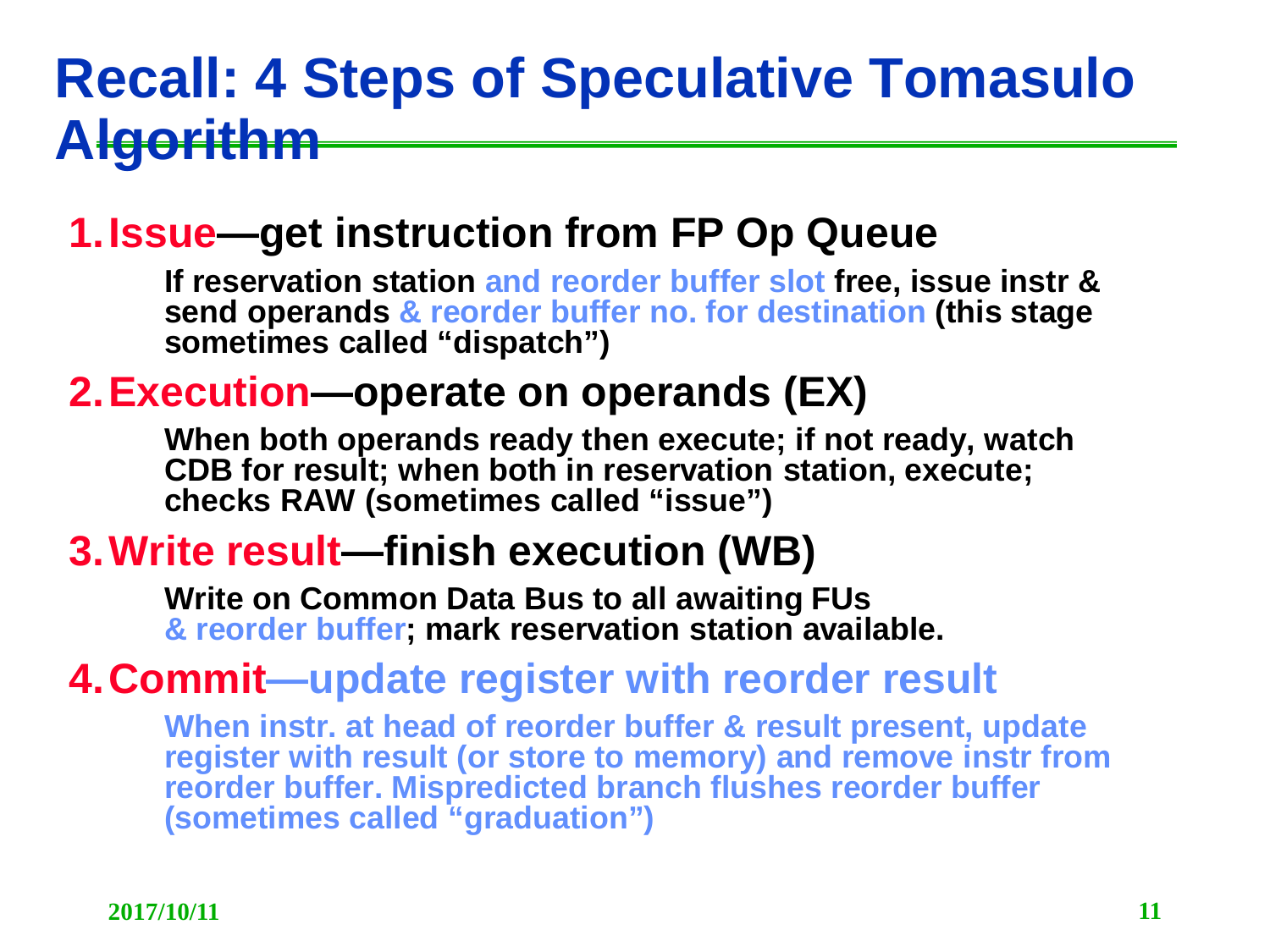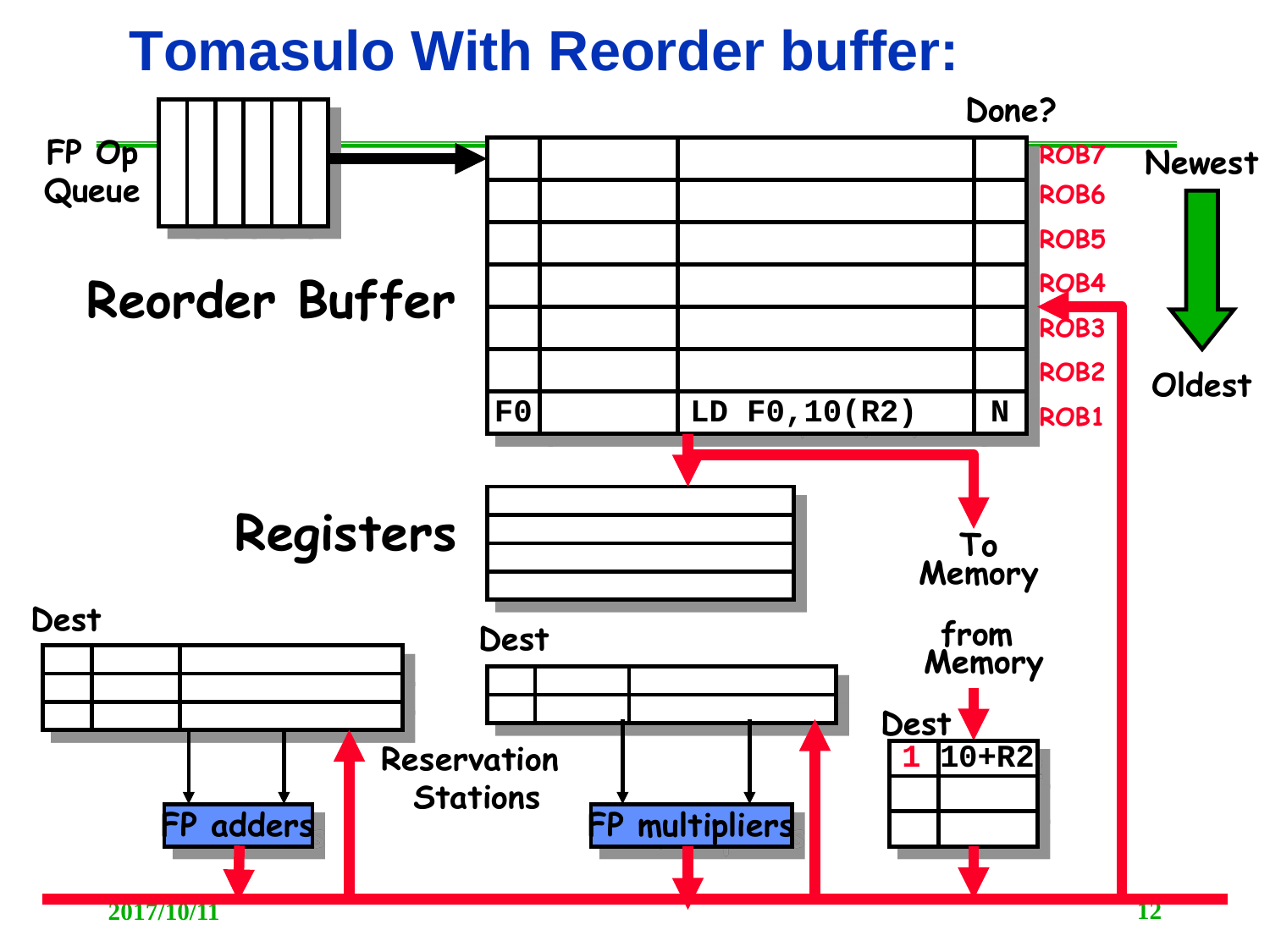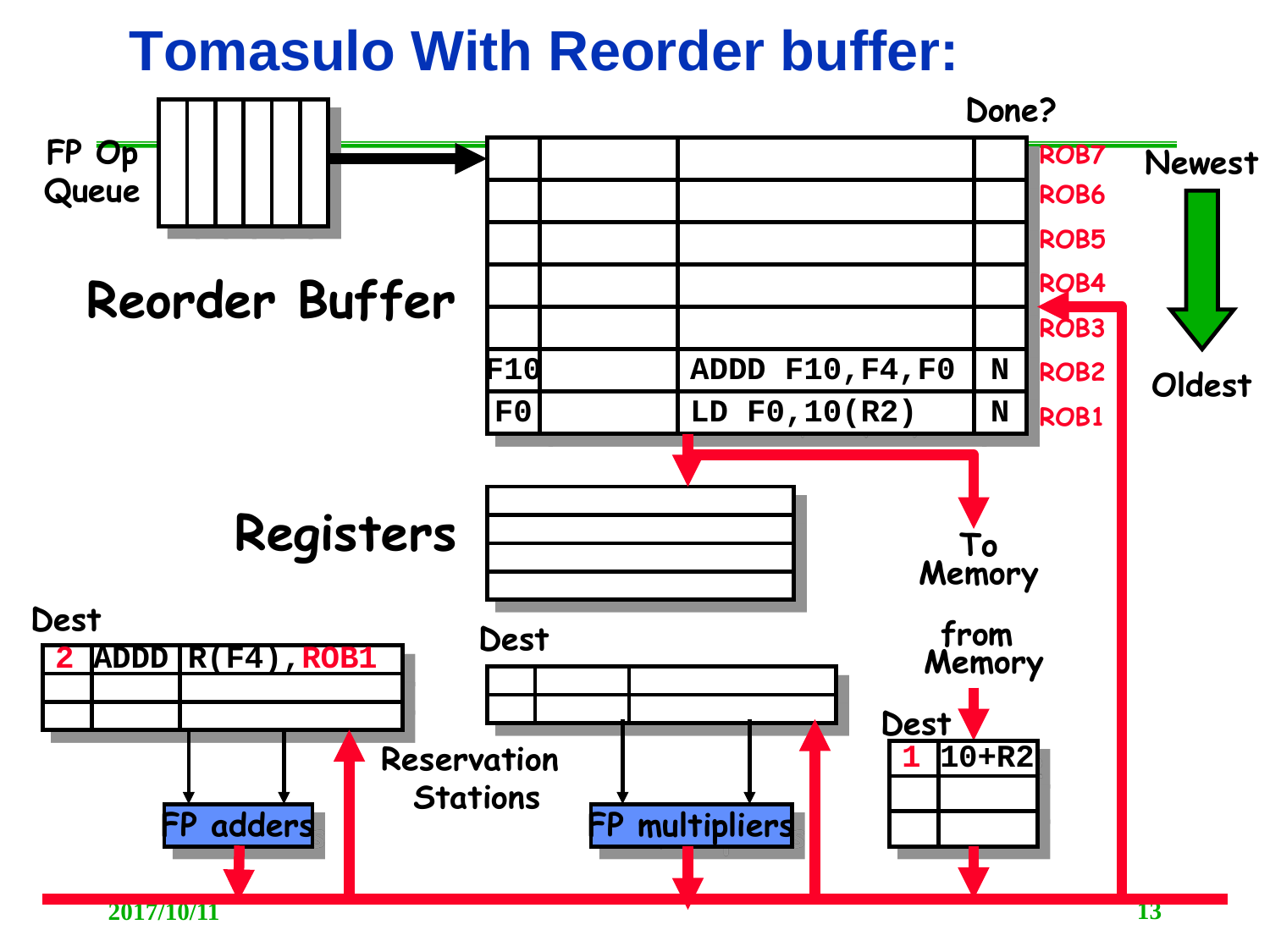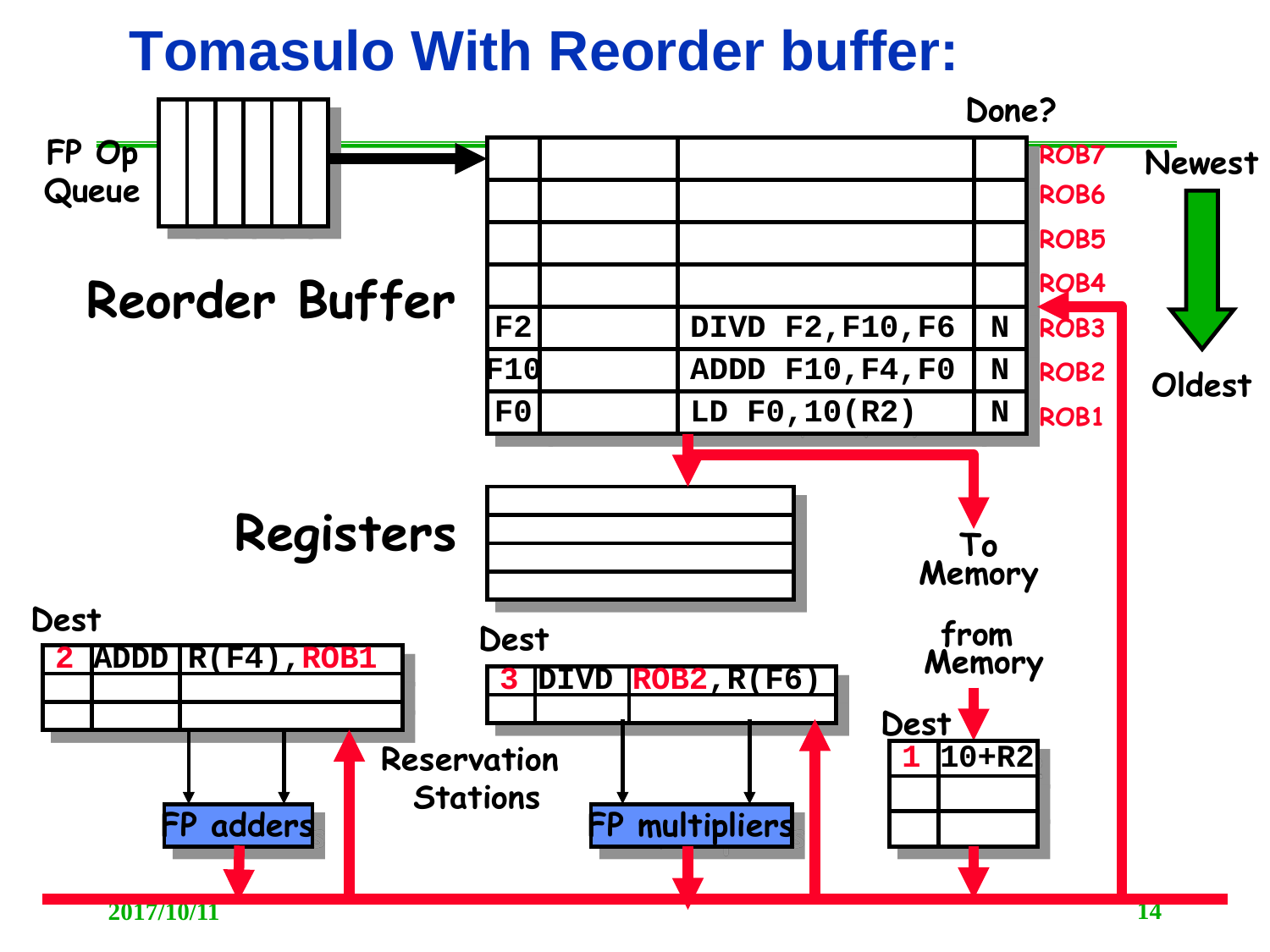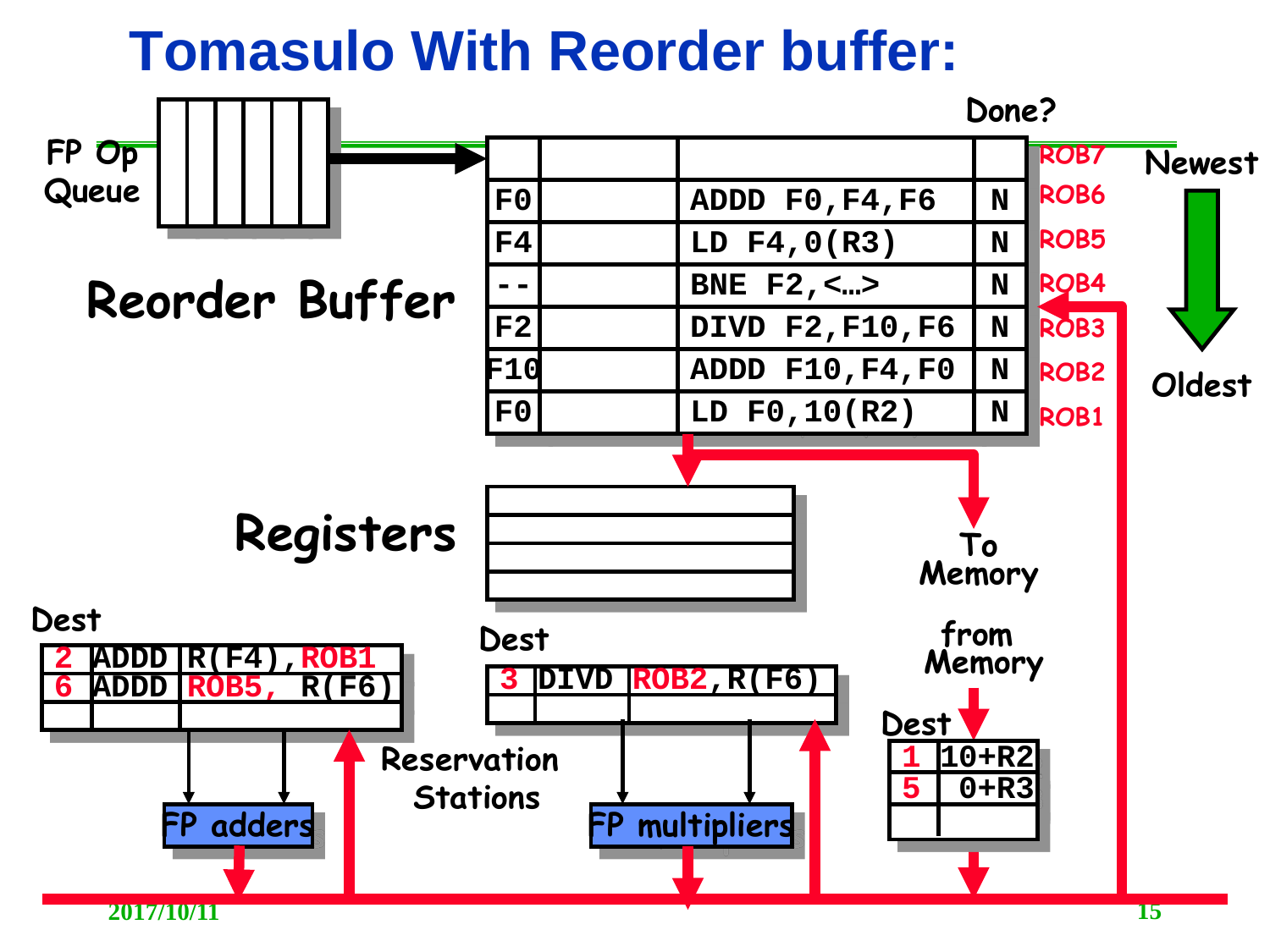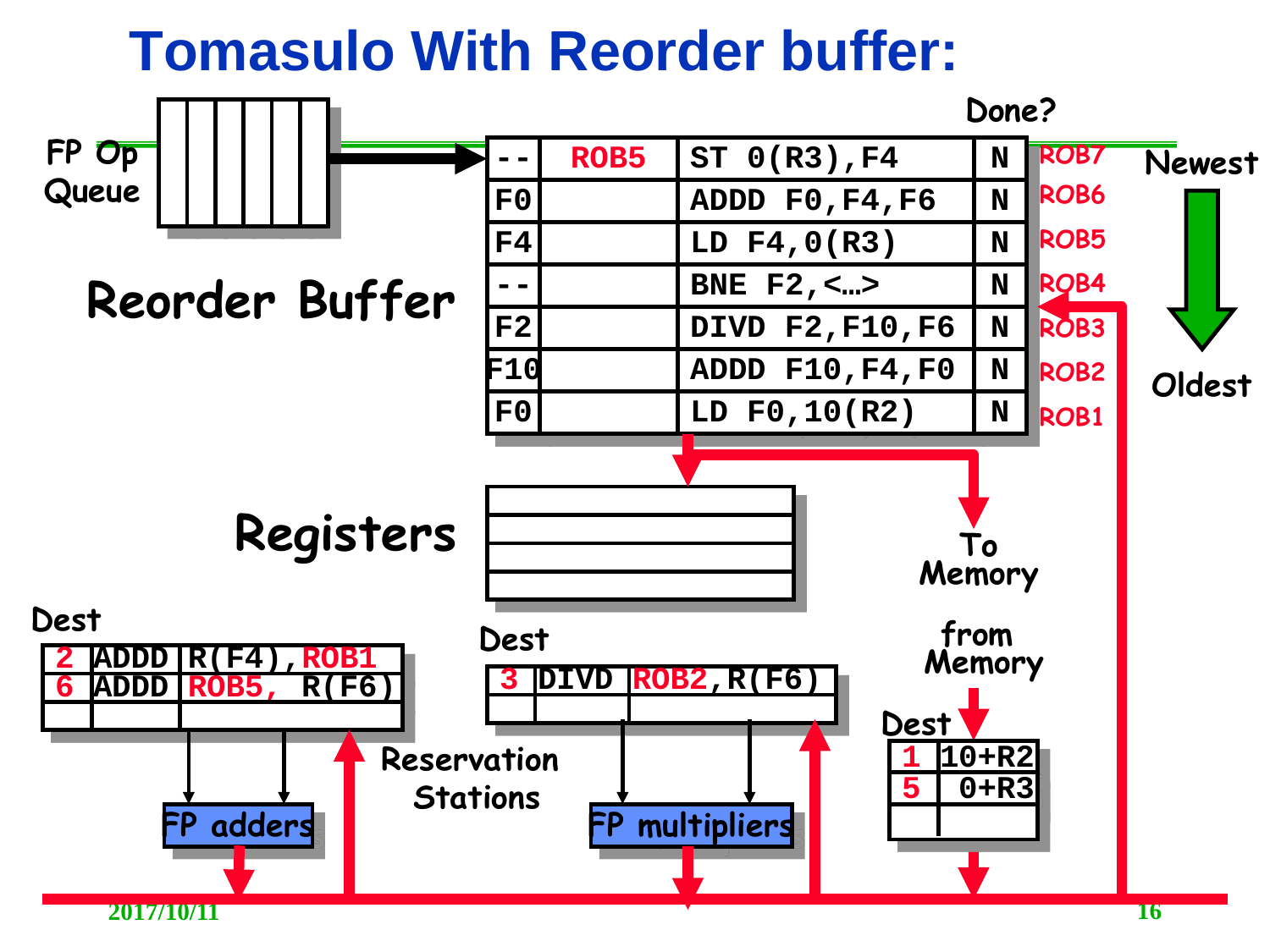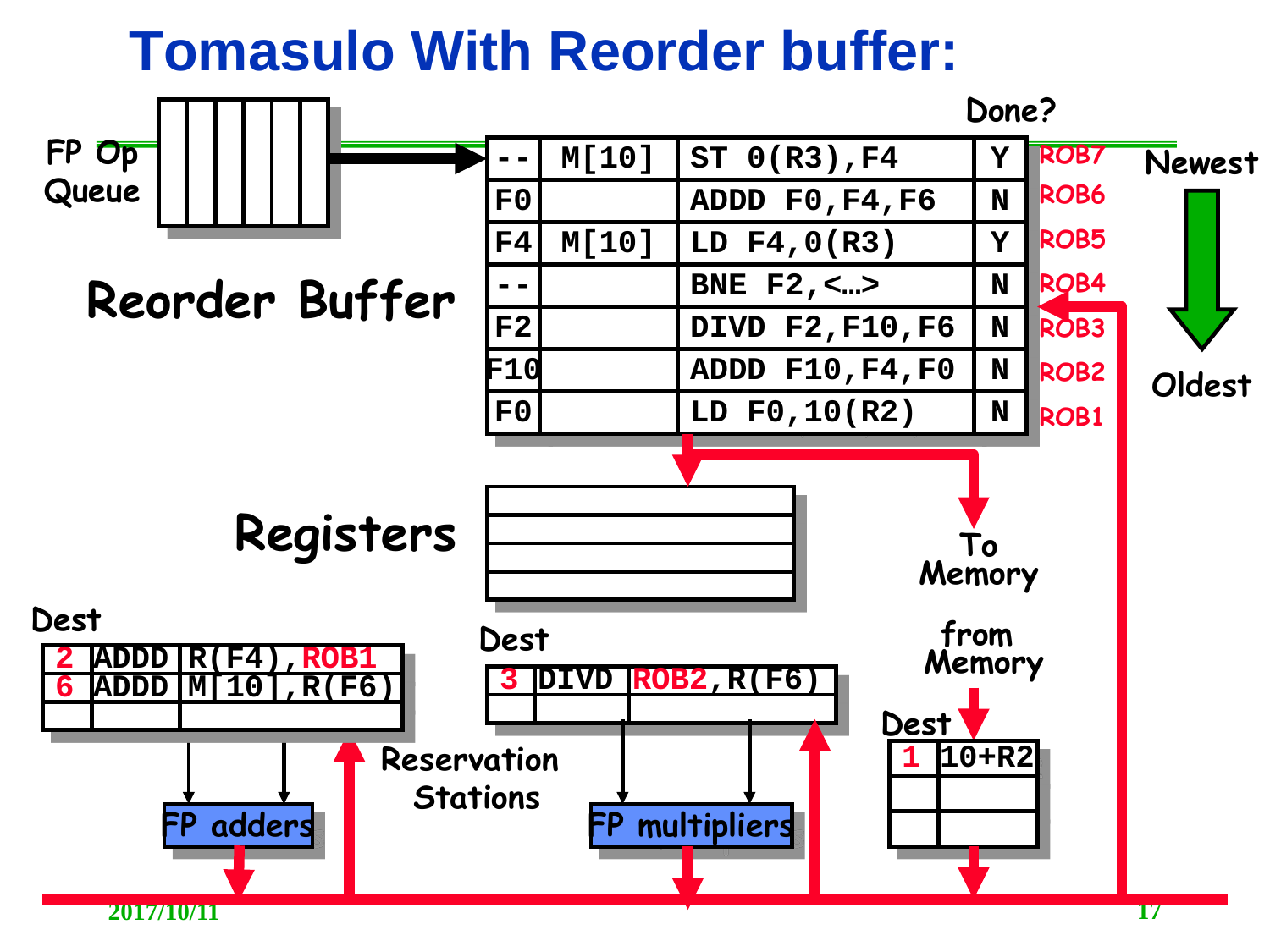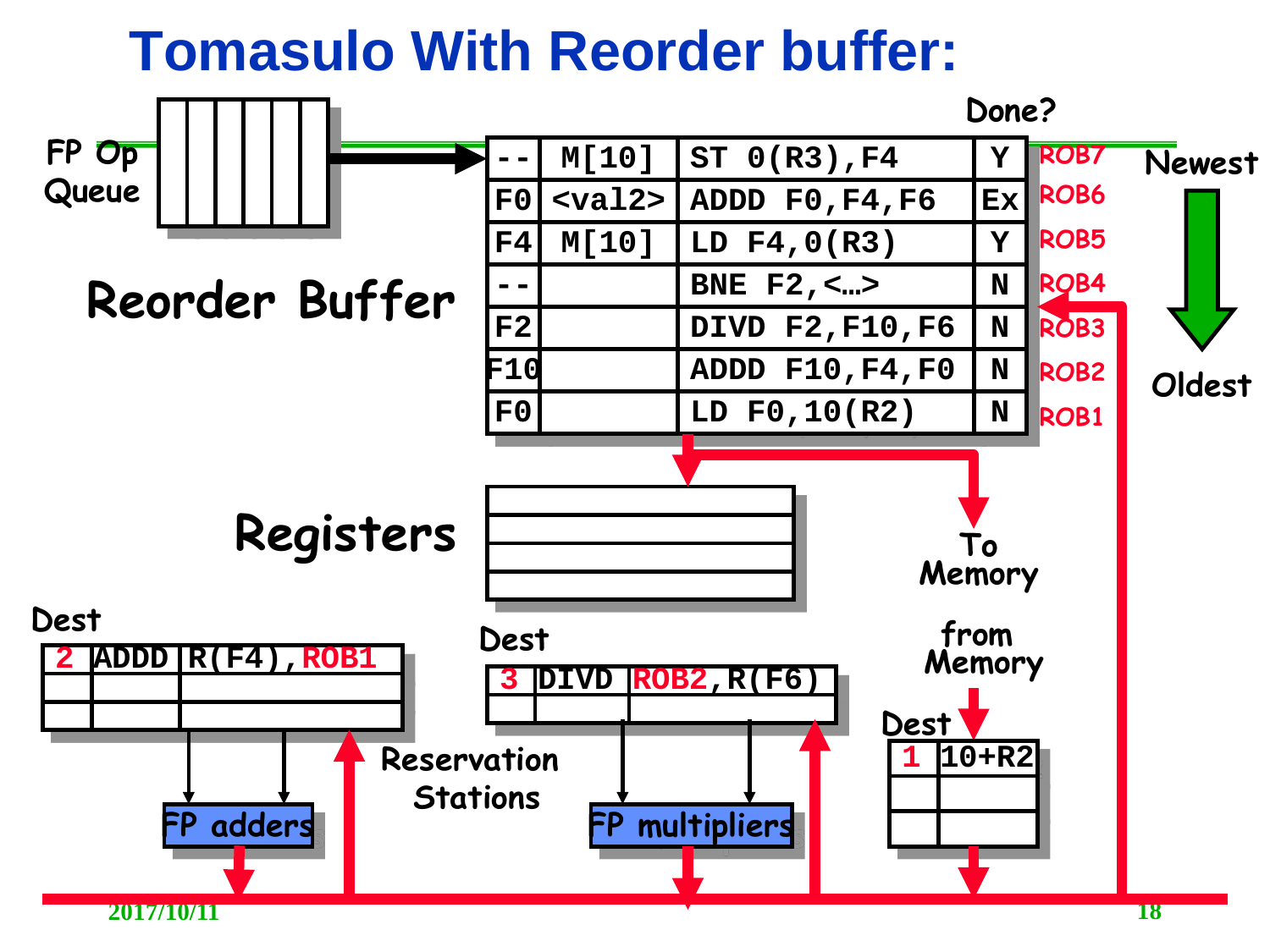## **Avoiding Memory Hazards**

- **WAW and WAR hazards through memory are eliminated with speculation because actual updating of memory occurs in order, when a store is at head of the ROB, and hence, no earlier loads or stores can still be pending**
- **RAW hazards through memory are maintained by two restrictions:** 
	- **1. not allowing a load to initiate the second step of its execution if any active ROB entry occupied by a store has a Destination field that matches the value of the A field of the load, and**
	- **2. maintaining the program order for the computation of an effective address of a load with respect to all earlier stores.**
- **these restrictions ensure that any load that accesses a memory location written to by an earlier store cannot perform the memory access until the store has written the data**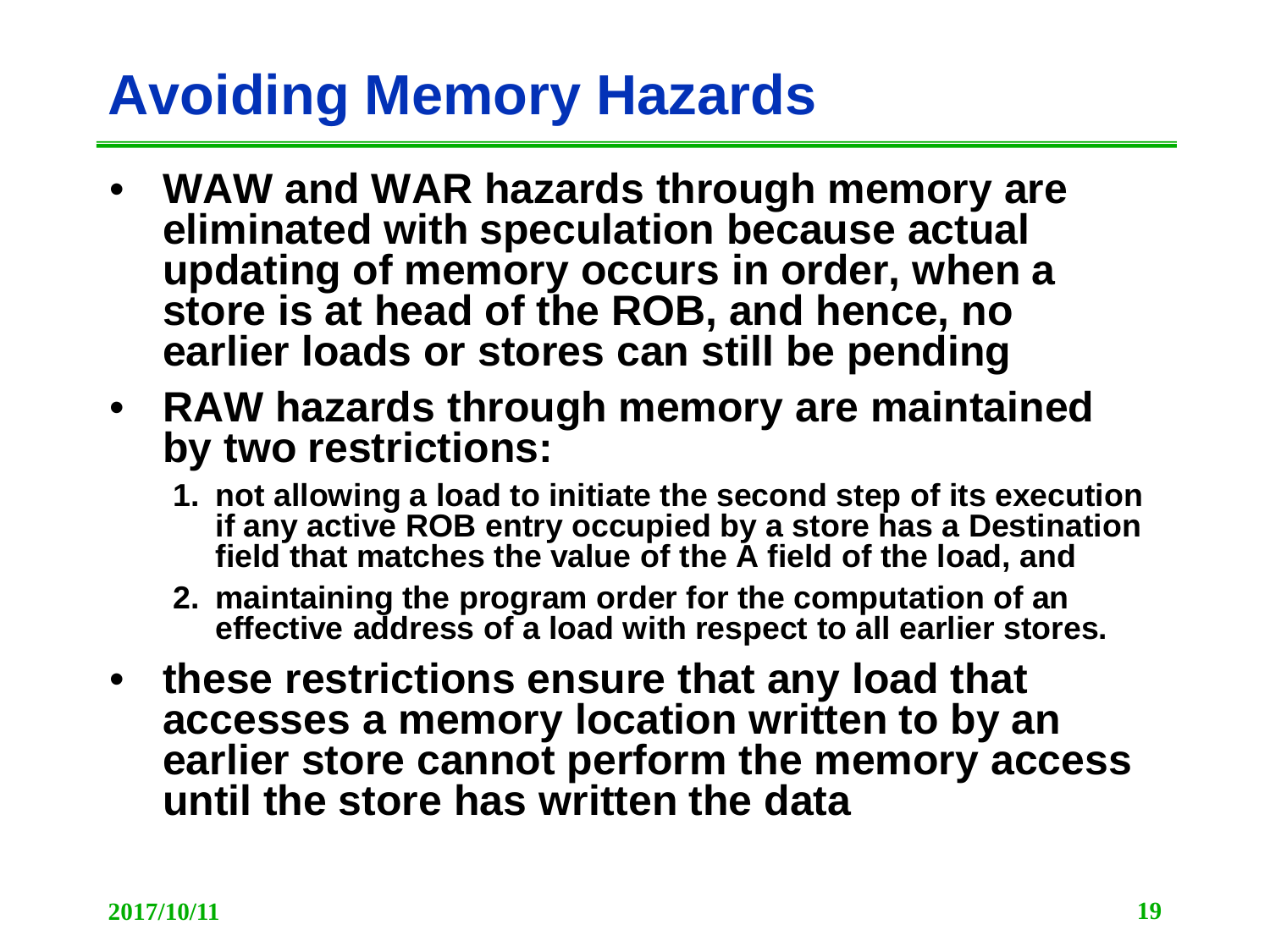#### **Exceptions and Interrupts**

- **IBM 360/91 invented "imprecise interrupts"**
	- **Computer stopped at this PC; its likely close to this address**
	- **Not so popular with programmers**
	- **Also, what about Virtual Memory? (Not in IBM 360)**
- **Technique for both precise interrupts/exceptions and speculation: in-order completion and in- order commit**
	- **If we speculate and are wrong, need to back up and restart execution to point at which we predicted incorrectly**
	- **This is exactly same as need to do with precise exceptions**
- **Exceptions are handled by not recognizing the exception until instruction that caused it is ready to commit in ROB**
	- **If a speculated instruction raises an exception, the exception is recorded in the ROB**
	- **This is why reorder buffers are in all new processors**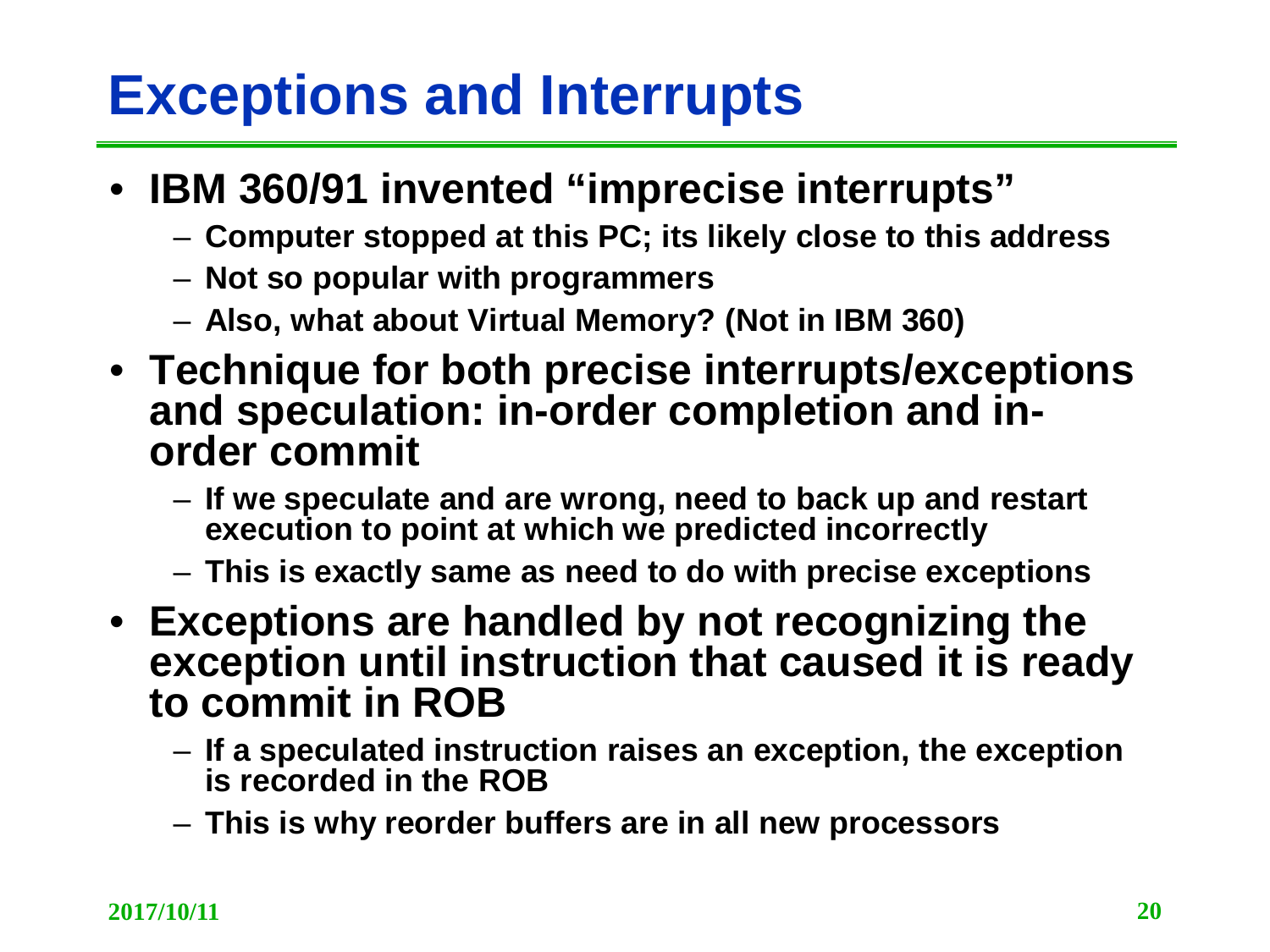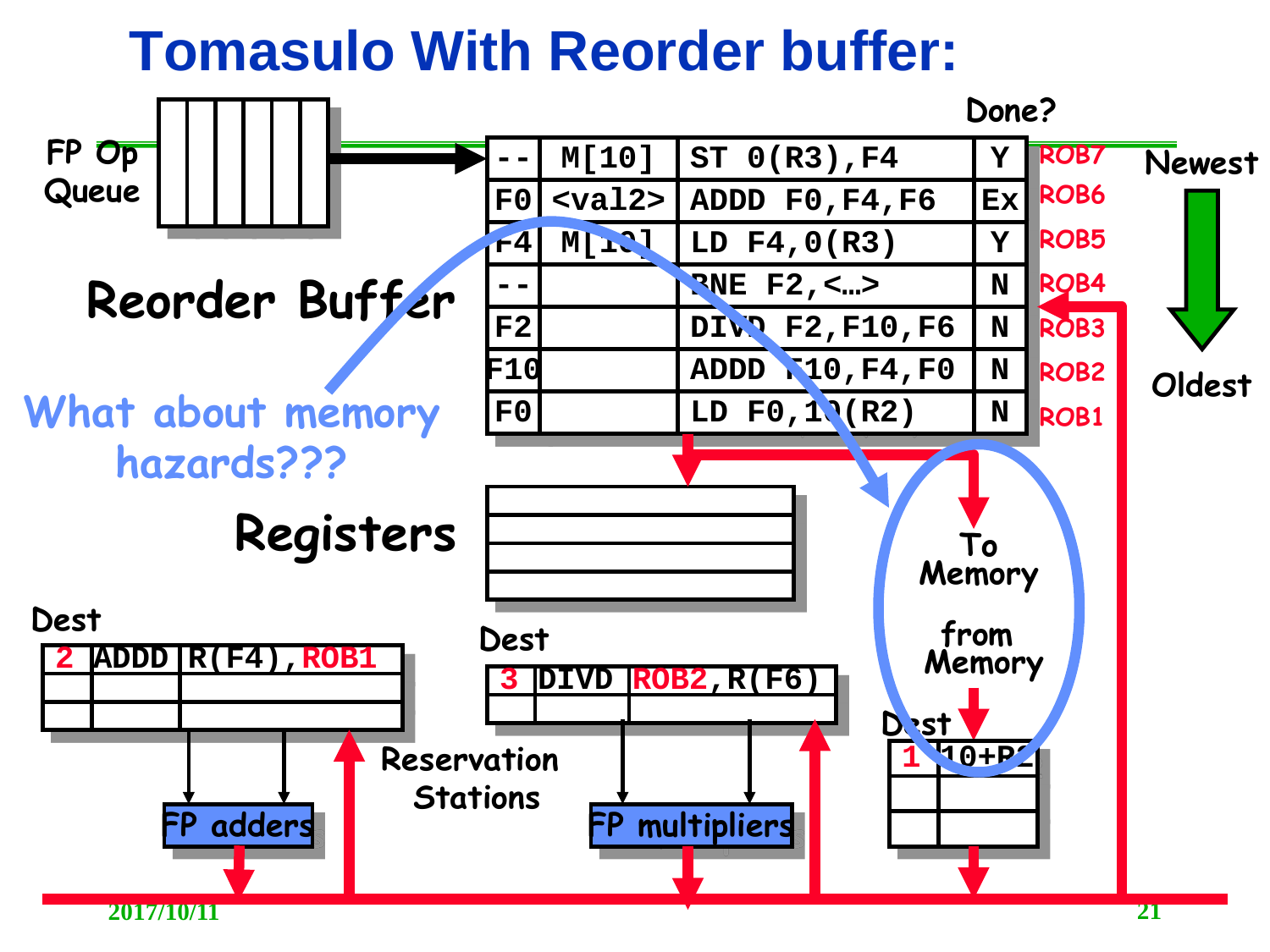# **Speculation: Register Renaming vs. ROB**

- **Alternative to ROB is a larger physical set of registers combined with register renaming**
	- **Extended registers replace function of both ROB and reservation stations**
- **Instruction issue maps names of architectural registers to physical register numbers in extended register set**
	- **On issue, allocates a new unused register for the destination (which avoids WAW and WAR hazards)**
	- **Speculation recovery easy because a physical register holding an instruction destination does not become the architectural register until the instruction commits**
- **Most Out-of-Order processors today use extended registers with renaming**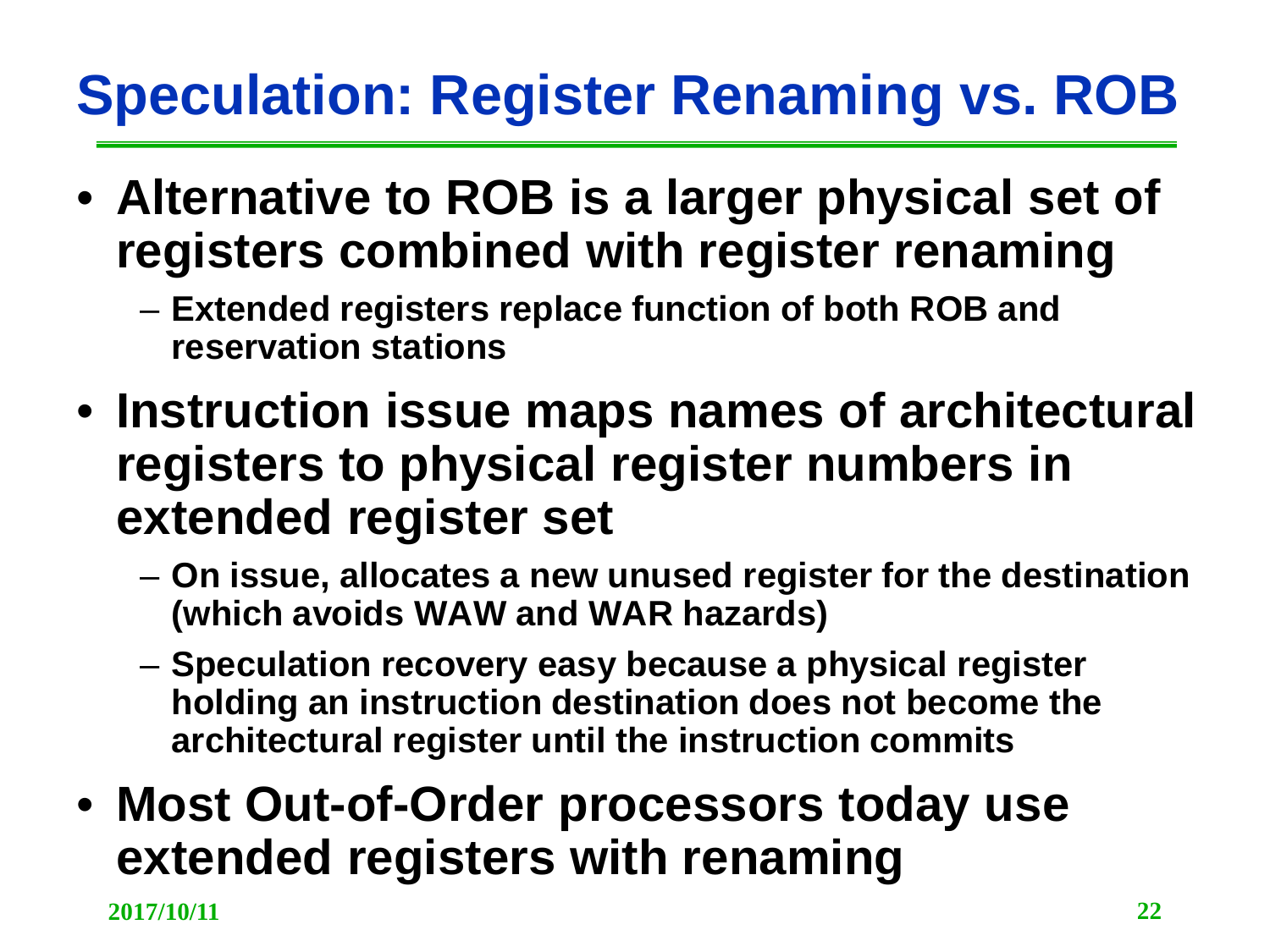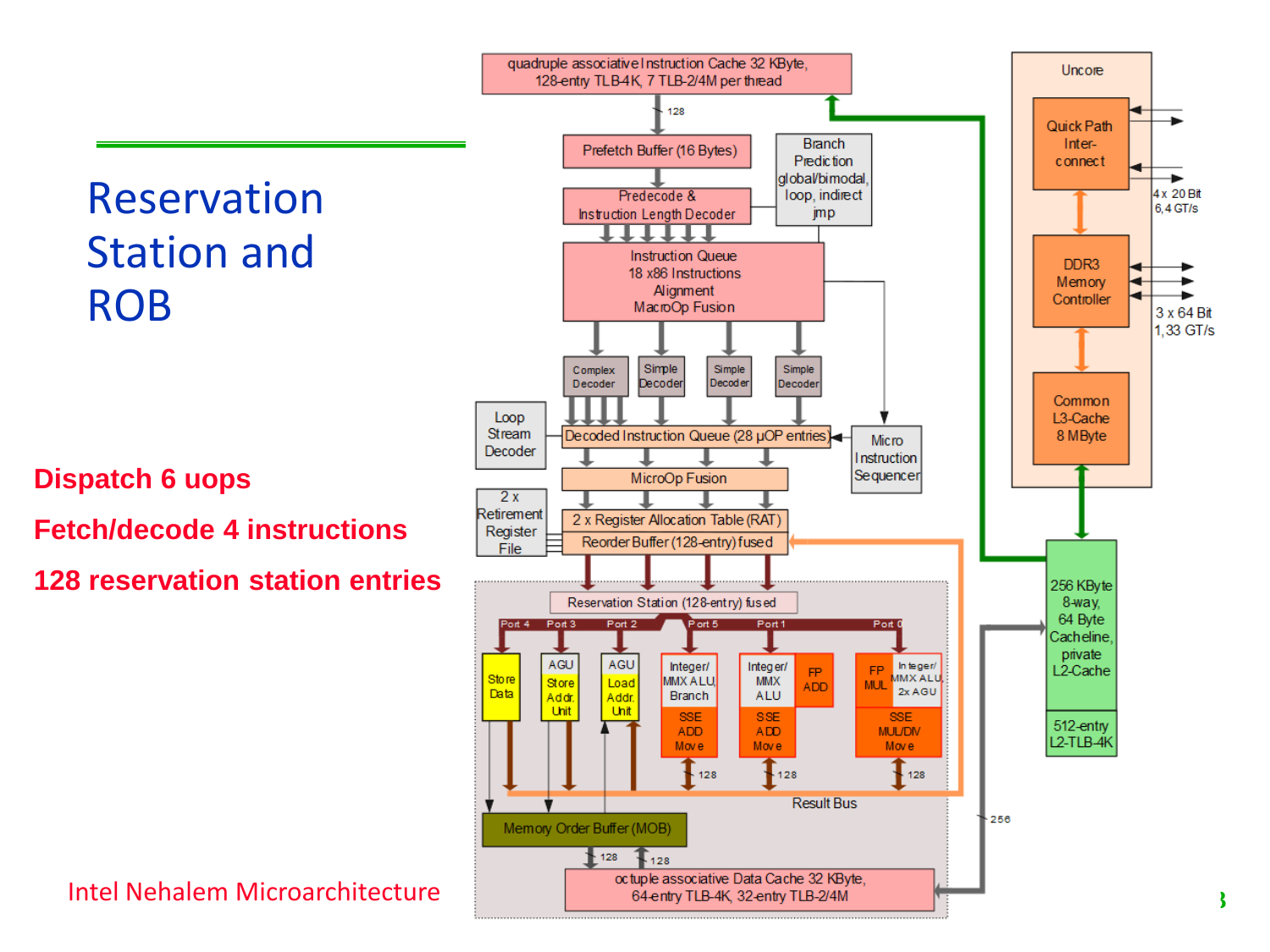# Issue Window-Based OOO Processor **Architecture**

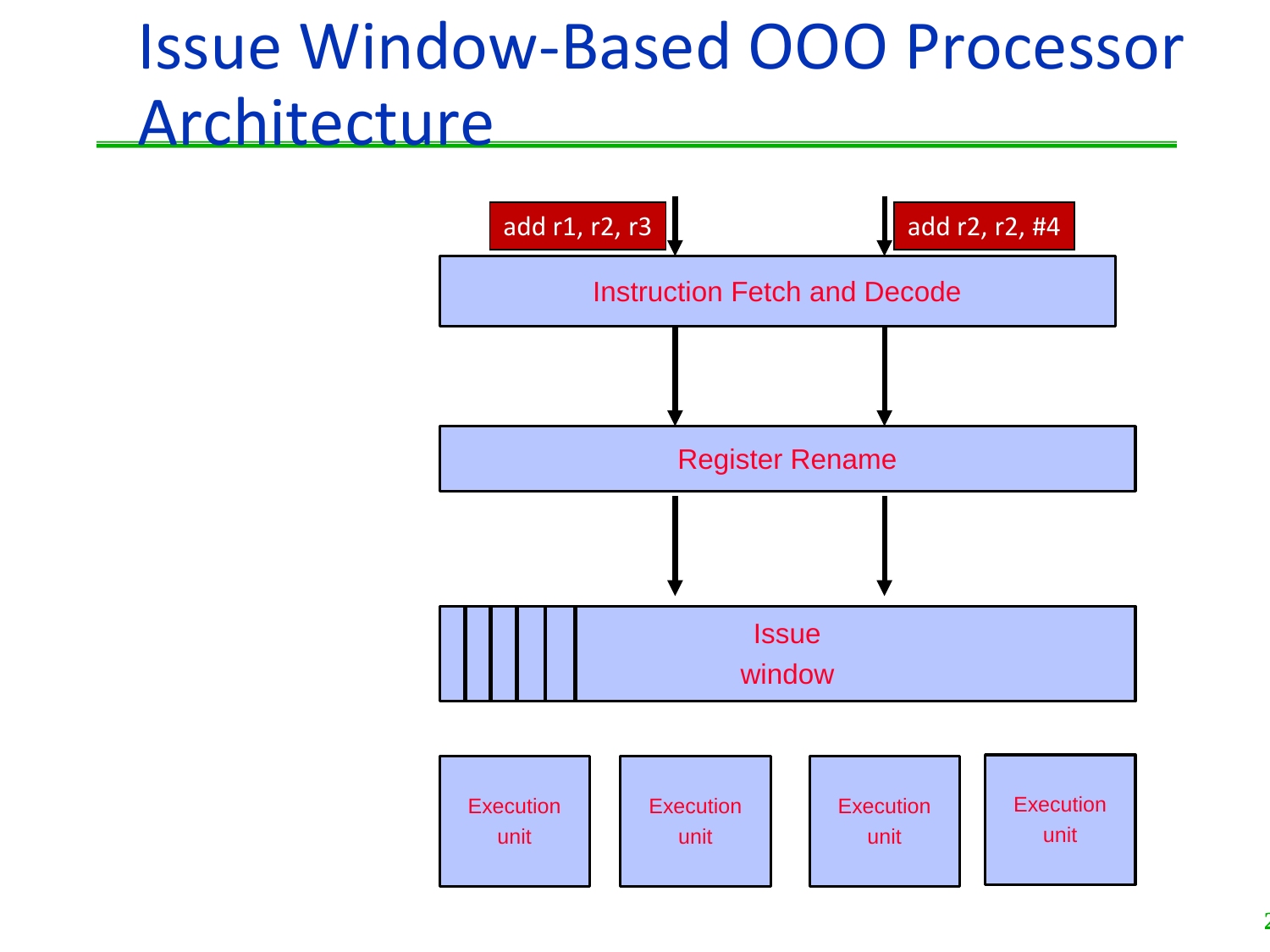# Issue window based



#### Cortex A9 Microarchitecture(single core variant)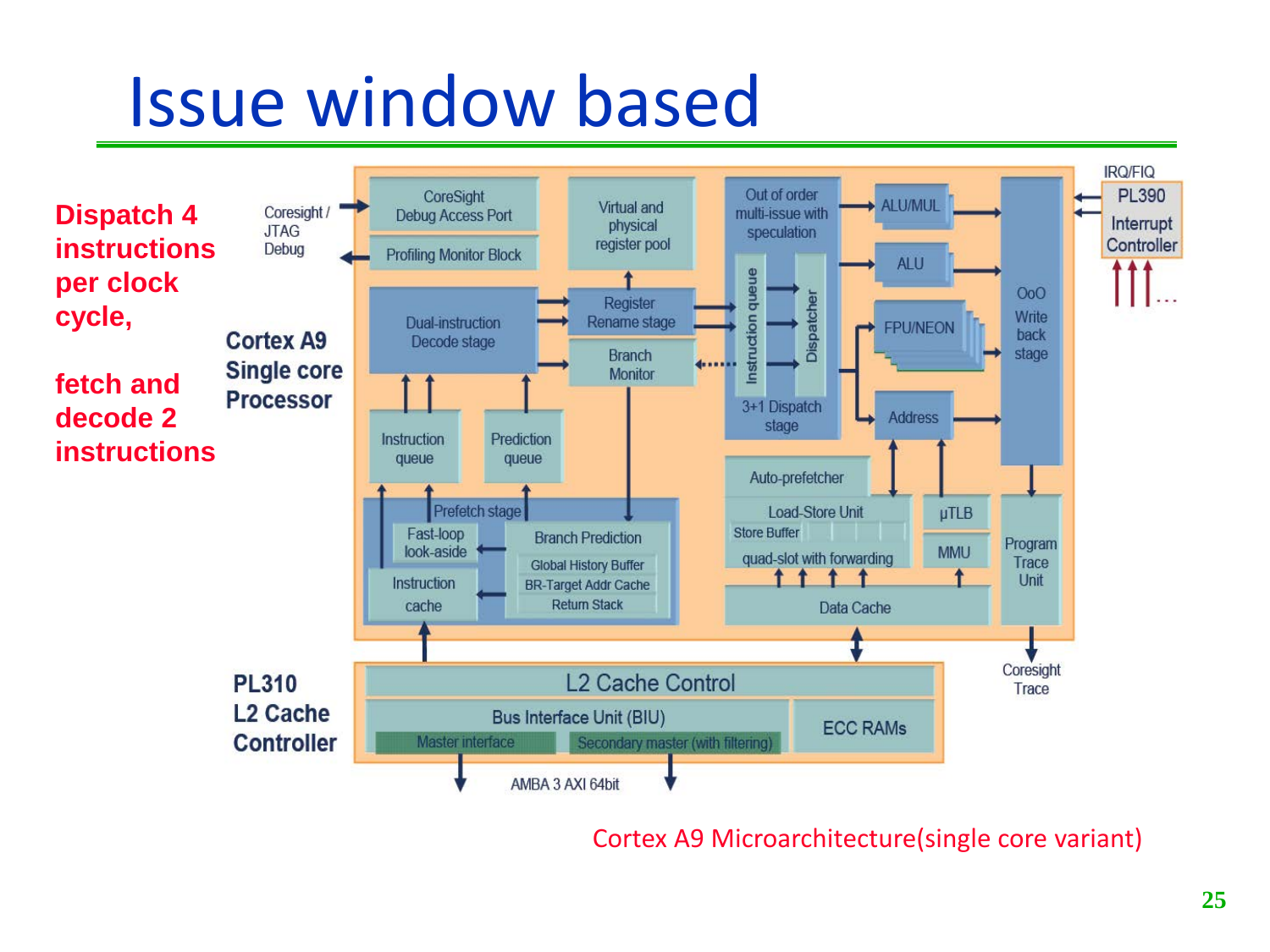#### **Performance beyond single thread ILP**

- **There can be much higher natural parallelism in some applications (e.g., Database or Scientific codes)**
- **Explicit Thread Level Parallelism or Data Level Parallelism**
- **Thread: process with own instructions and data**
	- **thread may be a process part of a parallel program of multiple processes, or it may be an independent program**
	- **Each thread has all the state (instructions, data, PC, register state, and so on) necessary to allow it to execute**
- **Data Level Parallelism: Perform identical operations on data, and lots of data**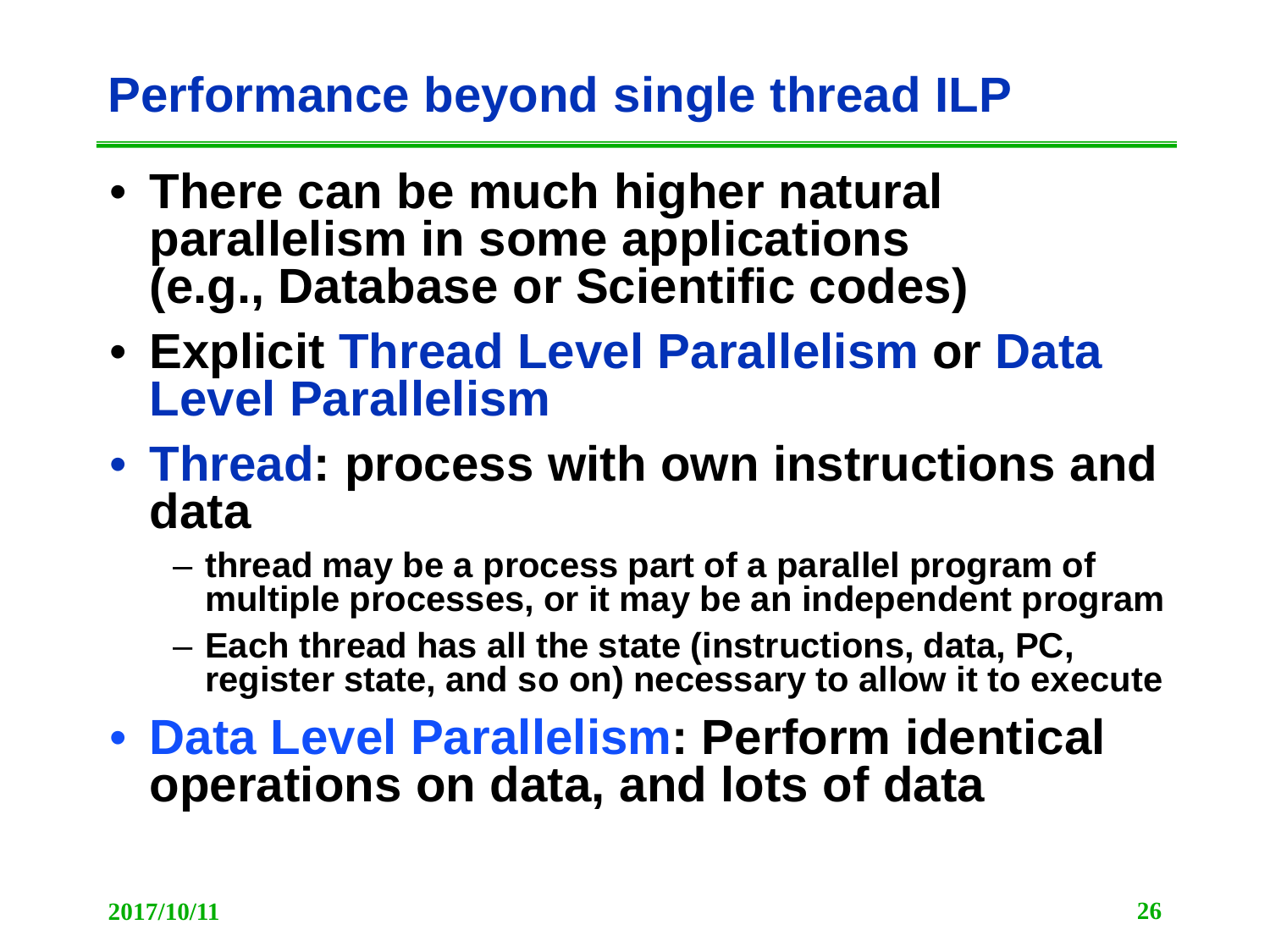# **Thread Level Parallelism (TLP)**

- **ILP exploits implicit parallel operations within a loop or straight-line code segment**
- **TLP explicitly represented by the use of multiple threads of execution that are inherently parallel**
- **Goal: Use multiple instruction streams to improve** 
	- **1. Throughput of computers that run many programs**
	- **2. Execution time of multi-threaded programs**
- **TLP could be more cost-effective to exploit than ILP**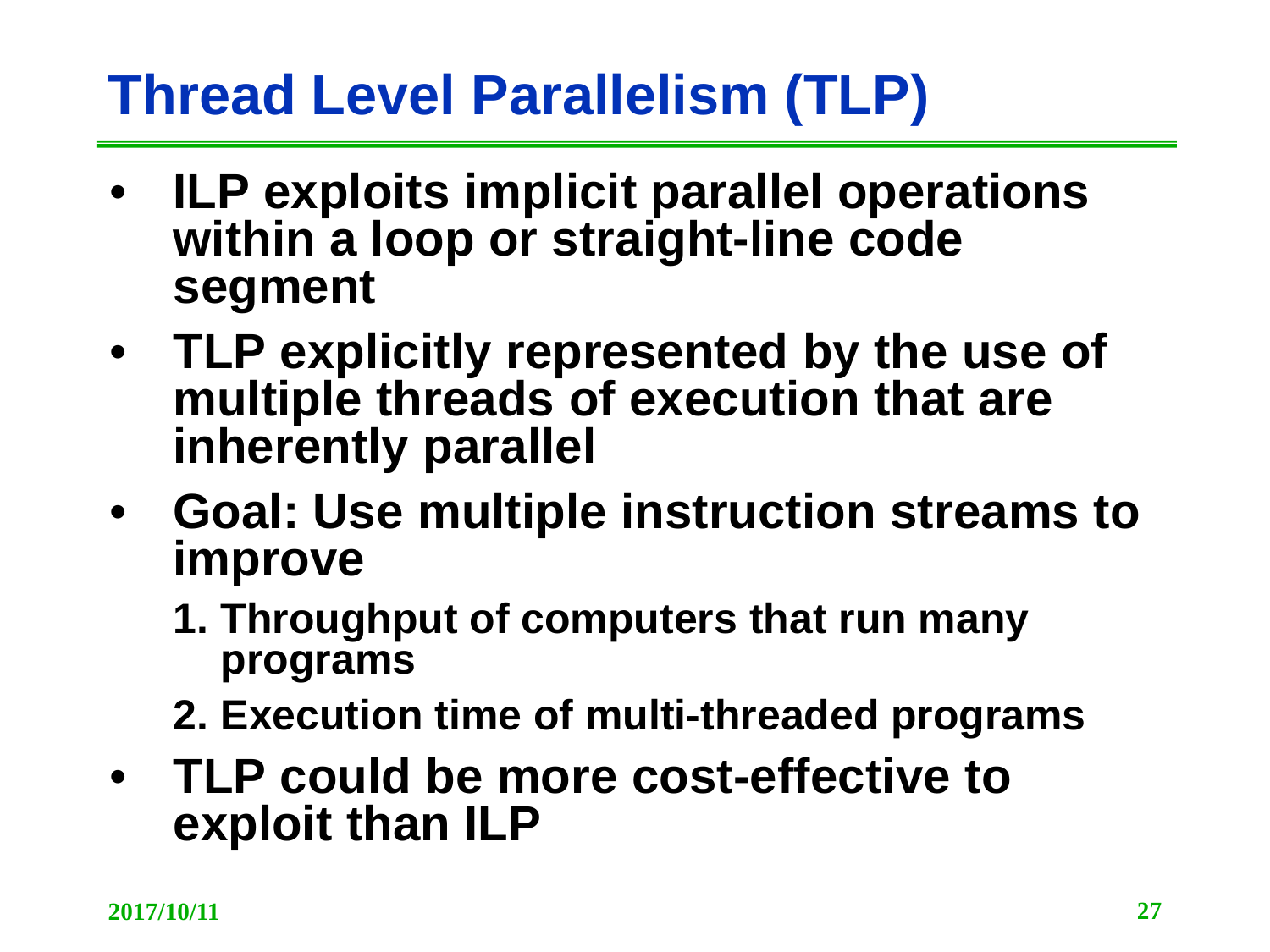### **Do both ILP and TLP?**

- **TLP and ILP exploit two different kinds of parallel structure in a program**
- **Could a processor oriented at ILP to exploit TLP?**
	- **functional units are often idle in data path designed for ILP because of either stalls or dependences in the code**
- **Could the TLP be used as a source of independent instructions that might keep the processor busy during stalls?**
- **Could TLP be used to employ the functional units that would otherwise lie idle when insufficient ILP exists?**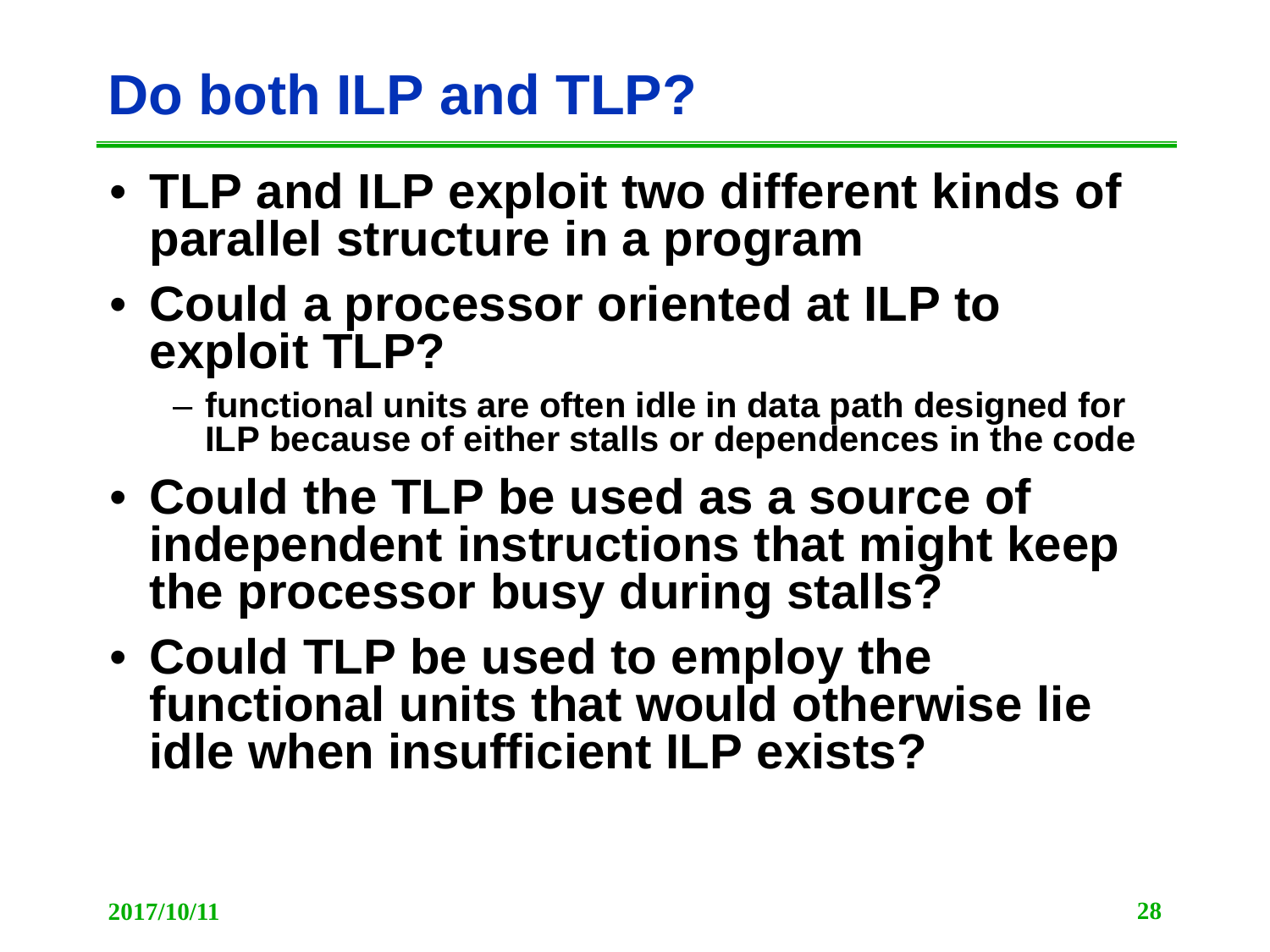#### **Simultaneous Multi-threading ...**

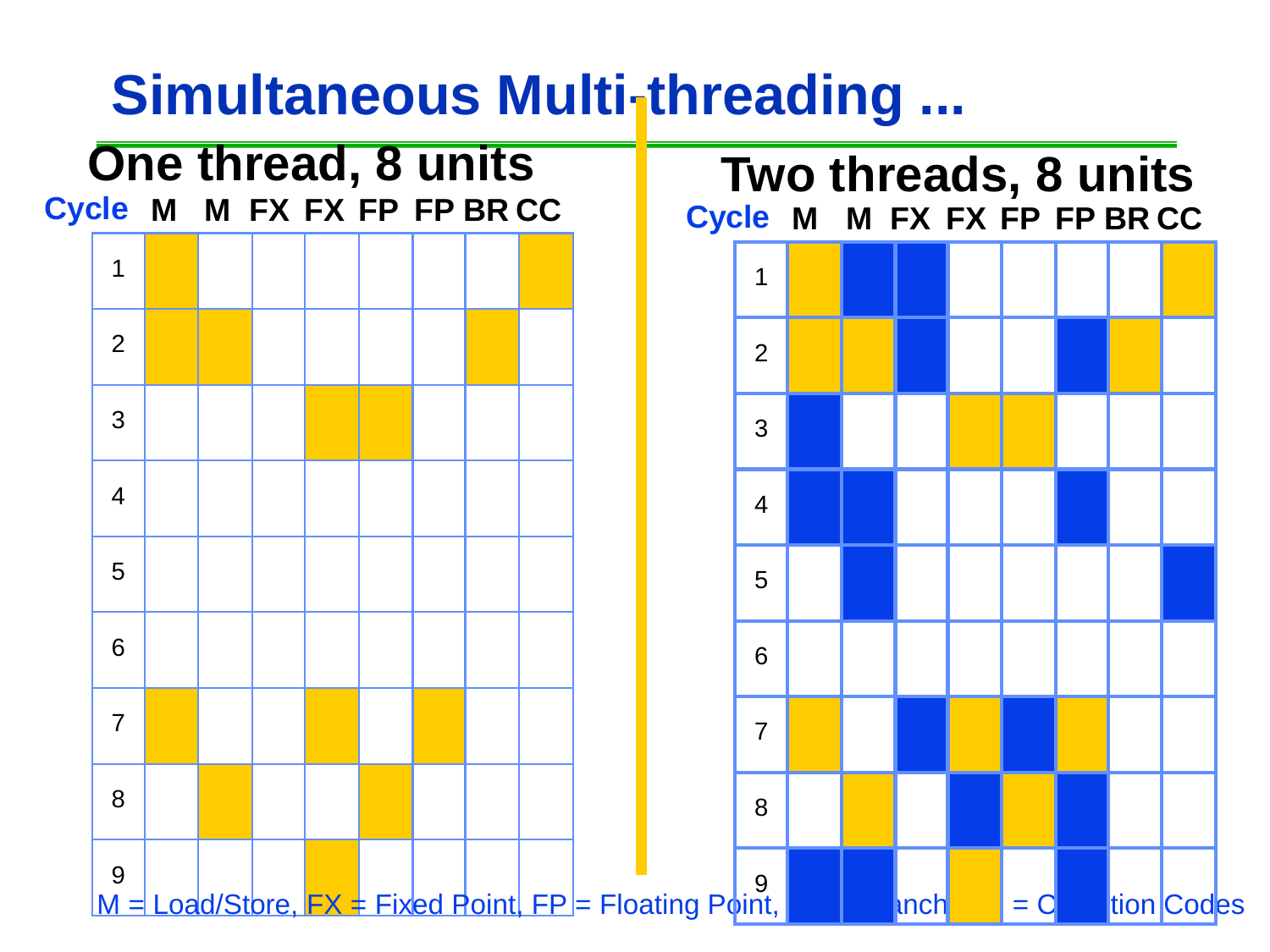# **Simultaneous Multithreading (SMT)**

- **Simultaneous multithreading (SMT): insight that dynamically scheduled processor already has many HW mechanisms to support multithreading**
	- **Large set of virtual registers that can be used to hold the register sets of independent threads**
	- **Register renaming provides unique register identifiers, so instructions from multiple threads can be mixed in datapath without confusing sources and destinations across threads**
	- **Out-of-order completion allows the threads to execute out of order, and get better utilization of the HW**
- **Just adding a per thread renaming table and keeping separate PCs**
	- **Independent commitment can be supported by logically keeping a separate reorder buffer for each thread**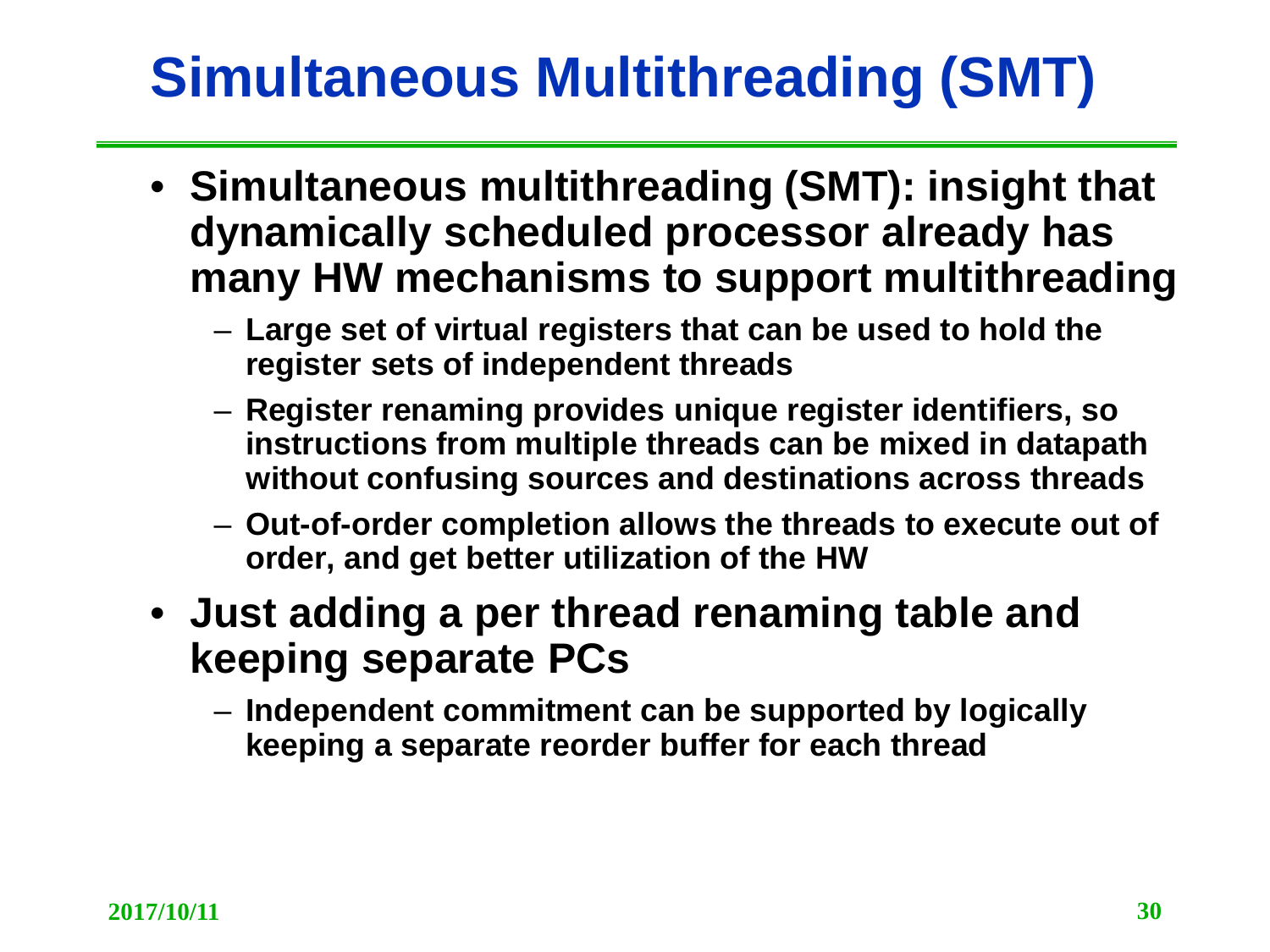# **Multithreaded Categories**

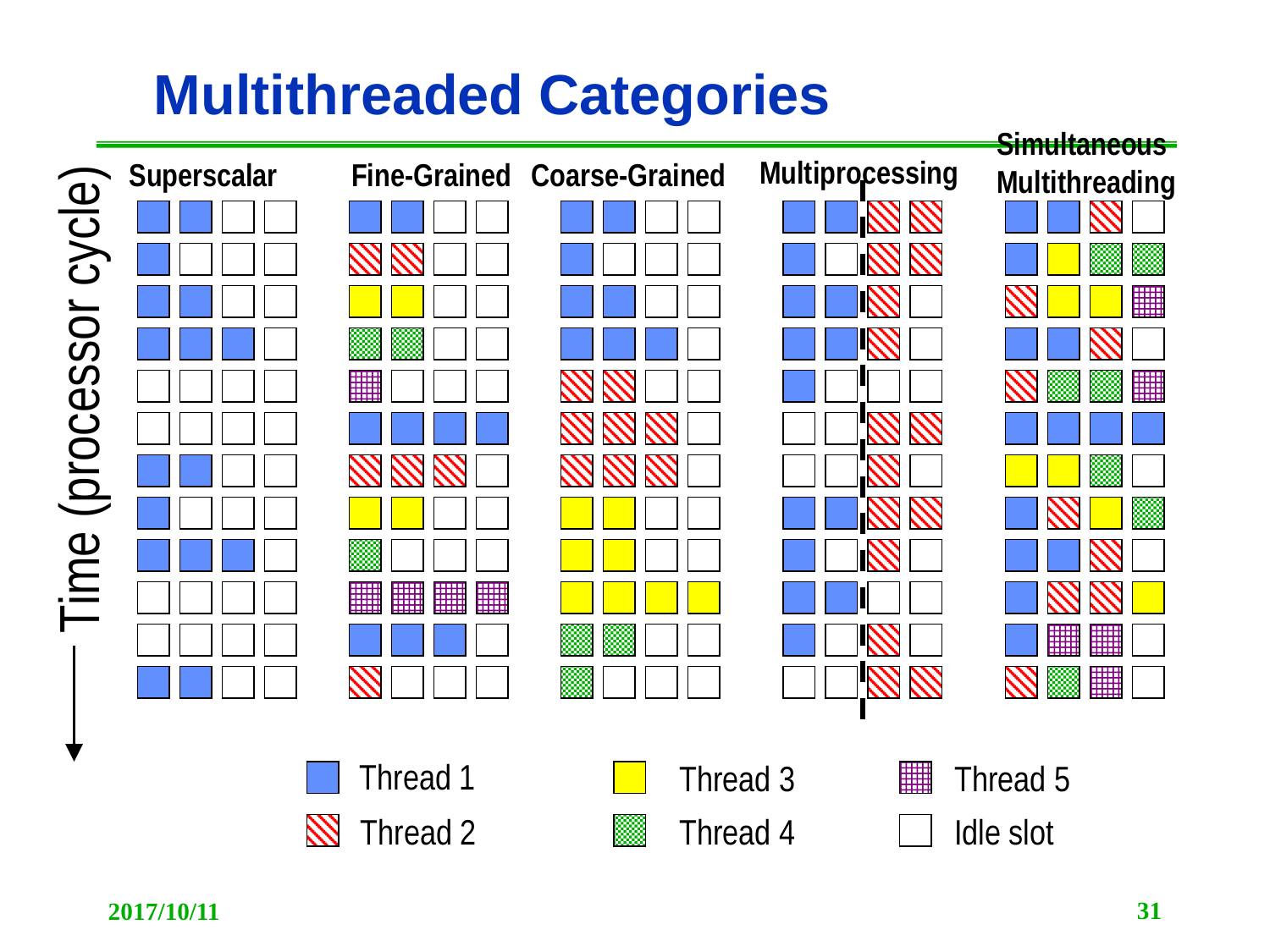#### **Power 4**

# **Single-threaded predecessor to Power 5. 8 execution units in out-of-order engine, each may issue an instruction each cycle.**



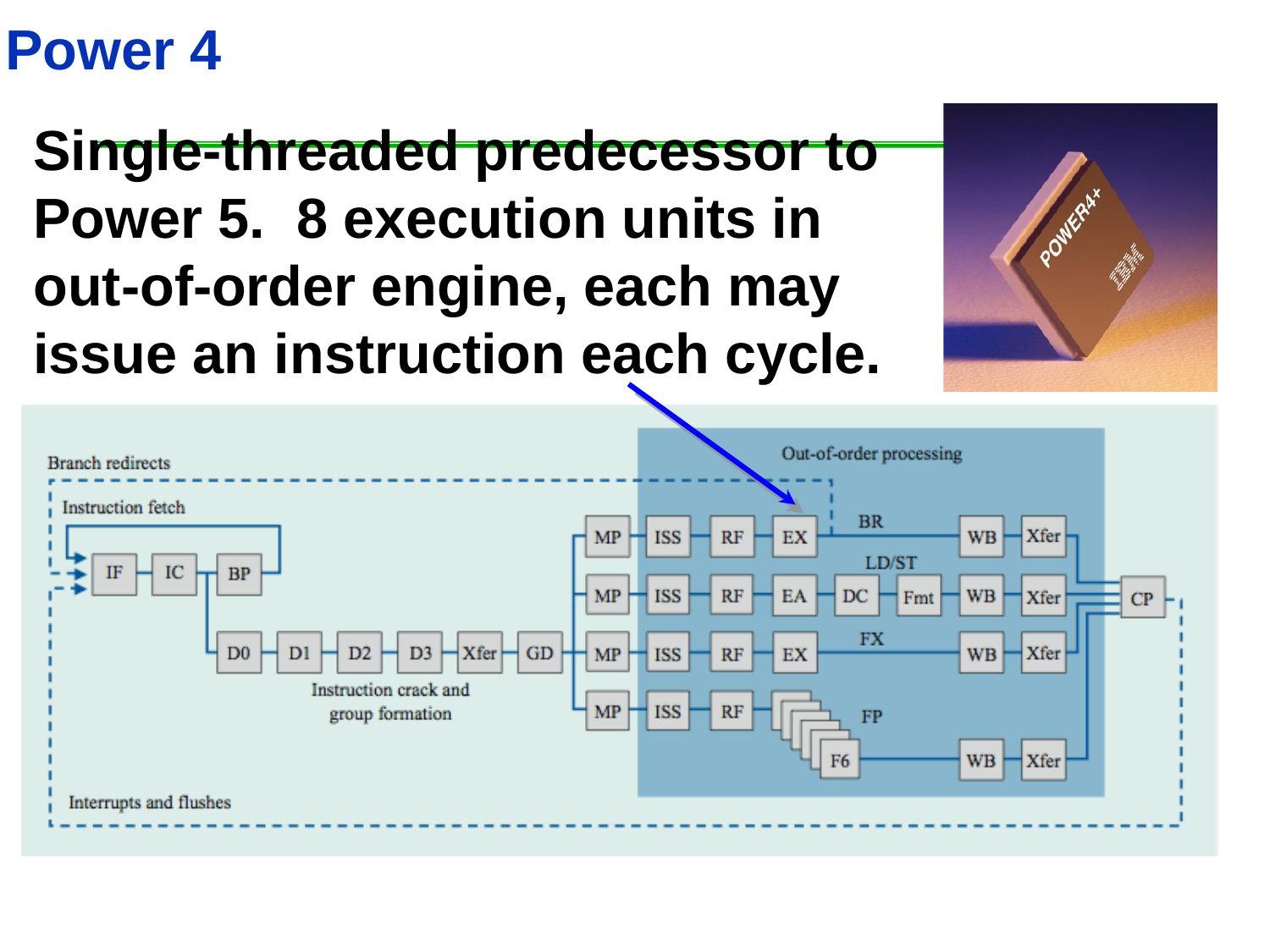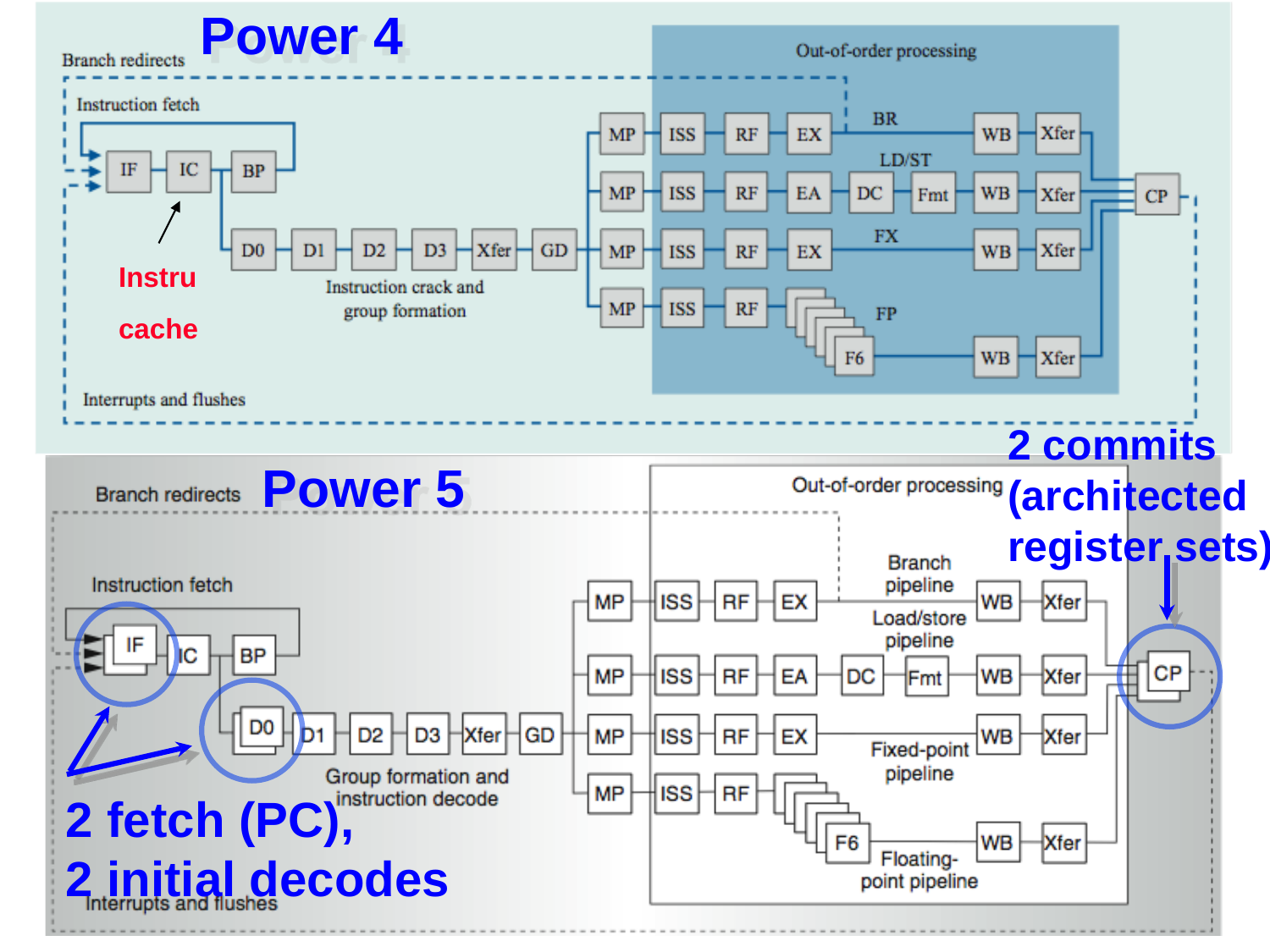#### **Power 5 data flow ...**



**Why only 2 threads? With 4, one of the shared resources (physical registers, cache, memory bandwidth) would be prone to bottleneck**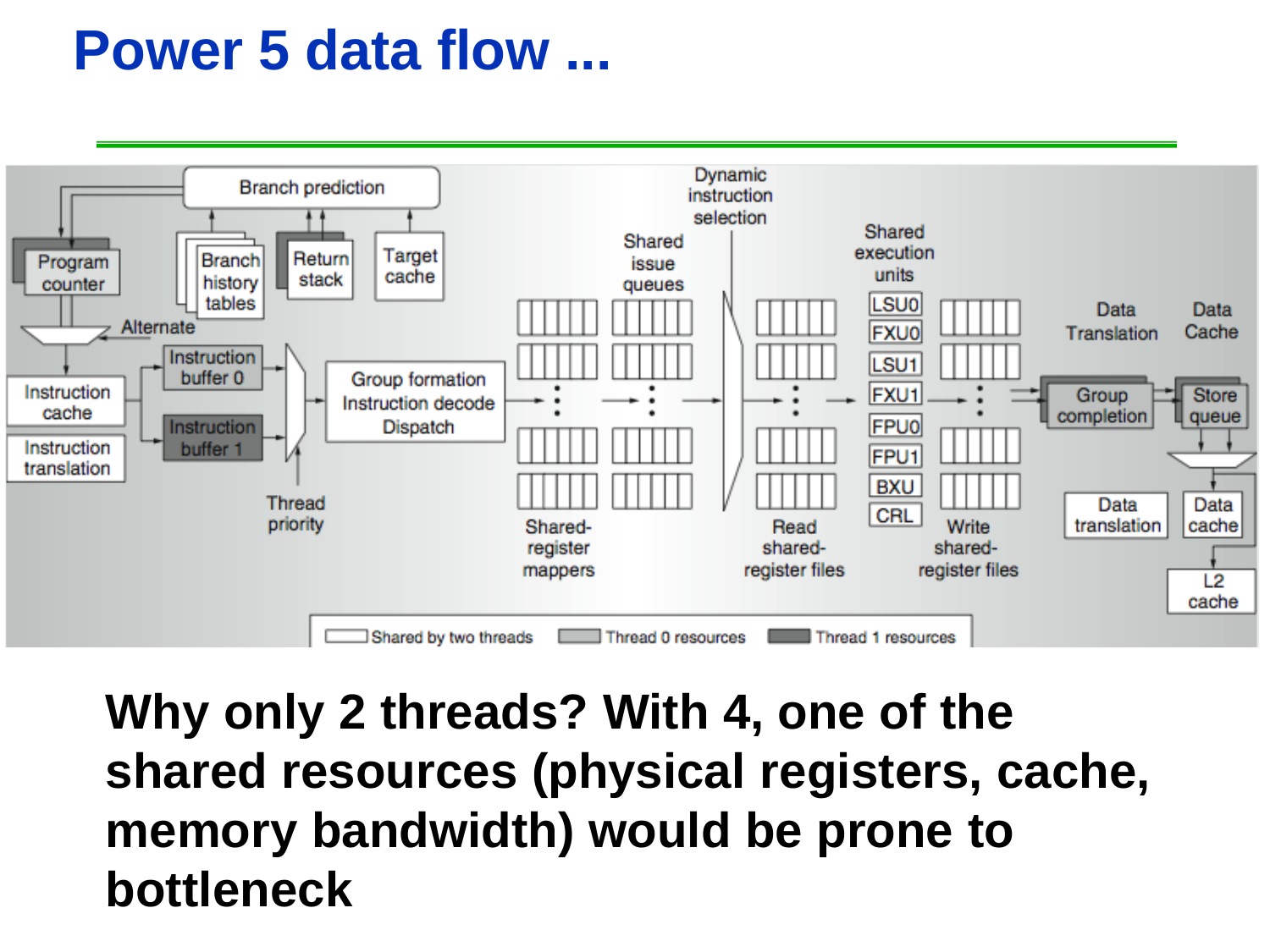# **Design Challenges in SMT**

- **Since SMT makes sense only with fine-grained implementation, impact of fine-grained scheduling on single thread performance?**
	- **A preferred thread approach sacrifices neither throughput nor single-thread performance?**
	- **Unfortunately, with a preferred thread, the processor is likely to sacrifice some throughput, when preferred thread stalls**
- **Larger register file needed to hold multiple contexts**
- **Not affecting clock cycle time, especially in** 
	- **Instruction issue - more candidate instructions need to be considered**
	- **Instruction completion - choosing which instructions to commit may be challenging**
- **Ensuring that cache and TLB conflicts generated by SMT do not degrade performance**